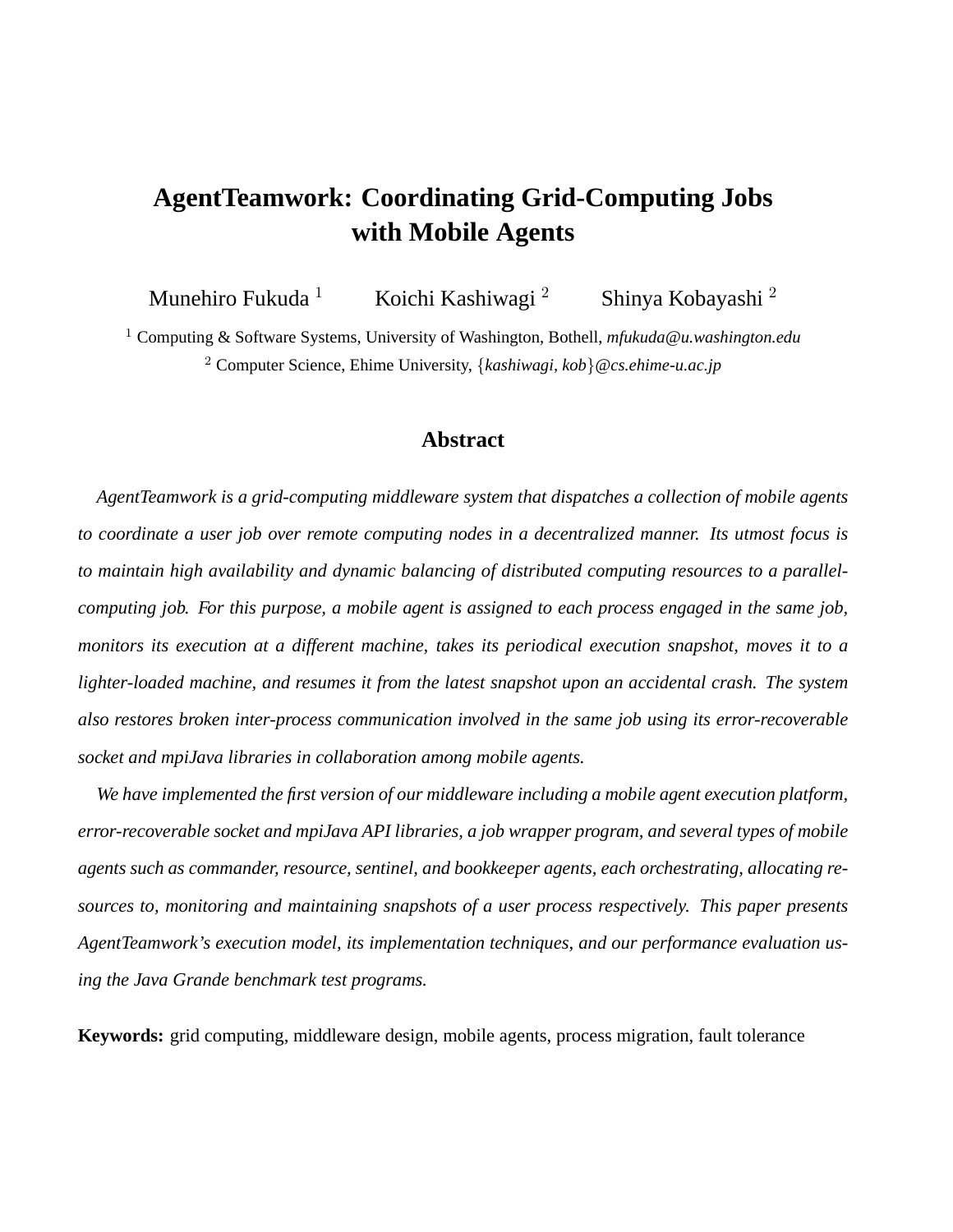# **1 Introduction**

While grid computing has drawn some attention in various applications, it has not yet achieved widespread popularity among all end users. One reason is due to a centralized style of resource and job management, which is widely adopted by many grid-computing middleware systems [8, 14]. Despite its simplicity, centralized middleware has two drawbacks: (1) a powerful central server is essential to manage all slave computing nodes, and (2) applications are inevitably based on the master-slave or so called parameter-sweep programming model. Therefore, such middleware may not sufficiently benefit those who can not access a shared cycle server or who want to develop their applications with various patterns of inter-process communication. One extreme example is common ISP users who may wish to mutually offer their desktop computers for grid computing but are apparently unable to share a public cycle server.

For the last decade, mobile agents have been highlighted as a prospective infrastructure of decentralized systems for information retrieval, e-commerce, and network management [13, 18, 21, 22]. As a matter of fact, several systems have been proposed to use mobile agents as their grid-computing infrastructure [2, 3, 16, 30, 32], claiming the following merits of mobile agents: their navigational autonomy contributes to resource search; their state-capturing eases job migration; their migration reduces communication overhead incurred between their client and server machines; and their inherent parallelism utilizes idle computers. Regardless of these merits, mobile-agent-based systems have not yet outperformed other commercial grid-computing middleware. This is because these mobile-agent-based systems have not completely departed from the master-worker model and thus used their mobile agents simply for job deployment and result collection purposes. Therefore, mobile agents have not been able to provide more than an alternative approach to grid middleware implementation.

In contrast, we apply mobile agents to decentralized coordination of user jobs that do not necessarily fit into the master-worker model and have thus extended to other programming models based on pipelining, heartbeat, and all-reduce types of communication. Our only assumption (and restriction) is that grid-computing users must be still able to share at least one ftp server in order to register their own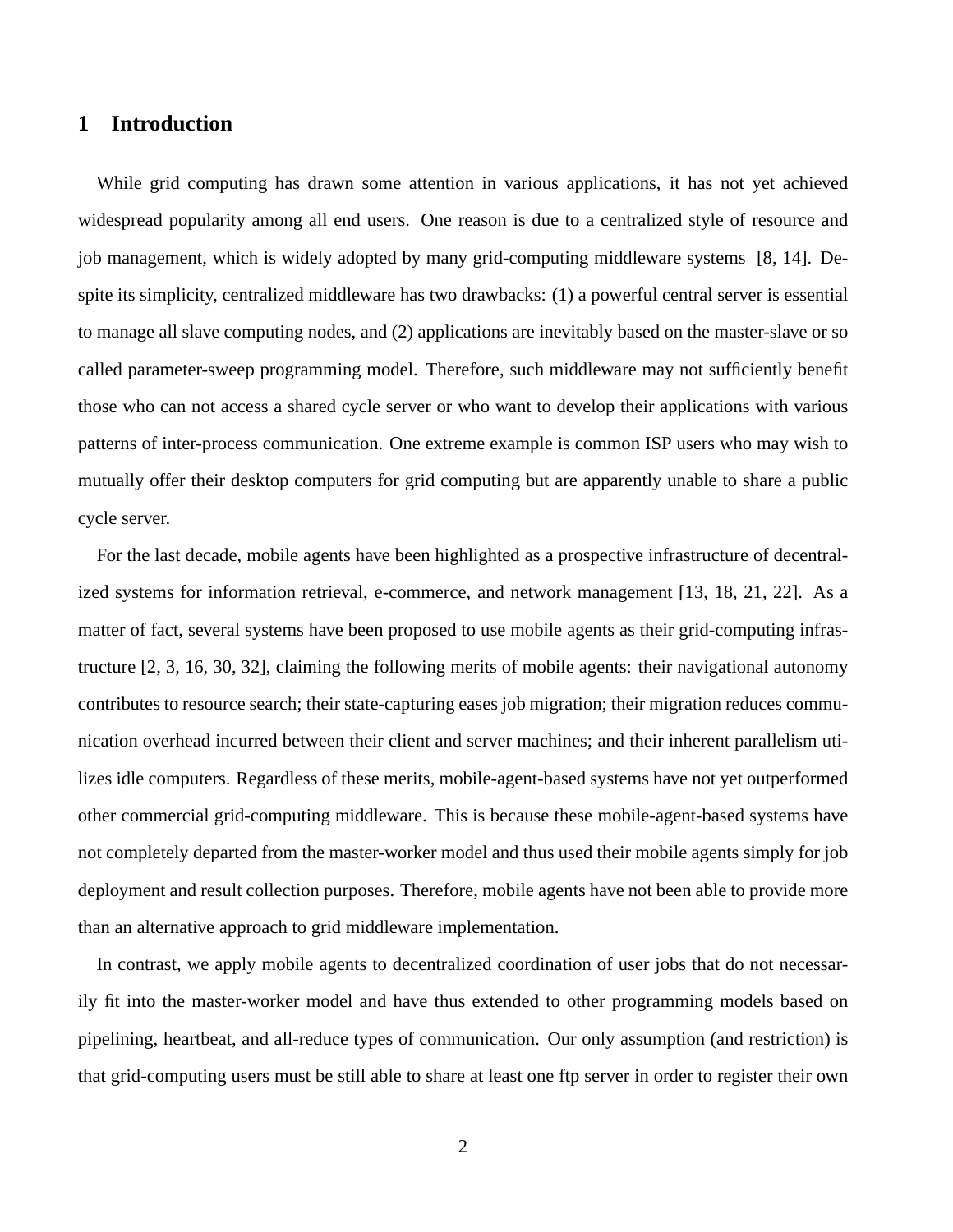computing resources. However, we do not need a central cycle server for job submission and coordination. More specifically, once a user downloads resource information from a common ftp server, s/he can independently deploy mobile agents that are responsible for periodically probing the workload of remote hosts, dispatching a job to the best fitted machines, monitoring and capturing the job execution, migrating the job to a machine with a light load, and resuming the job from the latest snapshot upon its accidental crash<sup>1</sup>. Those agents engaged in the same job form a team to pursue this series of distributed job coordination. In addition to decentralized job management, the use of multi agents also facilitates higher fault tolerance by duplicating and managing job snapshots in a distributed fashion. We have implemented this type of inter-agent collaboration in the AgentTeamwork grid-computing middleware system.

Our technical contribution to grid computing is three-fold: (1) a mobile agent execution platform fitted to grid computing, in particular focusing on agent naming and communication that allow an agent to identify which MPI rank to handle and which agent to send a job snapshot to, (2) a check-pointed, error-recoverable, and location-independent socket-based inter-process communication that establishes connection over different cluster systems and funnels multiple connections to a single IP port, and (3) agent-collaborative algorithms for CPU allocation, execution snapshot maintenance, and job recovery that duplicates a snapshot and resumes a crashed job in a decentralized manner.

This paper covers the AgentTeamwork system in Section 2, discusses our implementation techniques of system components in Section 3, demonstrates AgentTeamwork's competitive performance using the Java Grande benchmark suite in Section 4, differentiates AgentTeamwork from its related work in Section 5, and states our future work and concludes the discussions in Section 6.

# **2 Execution Model**

Figure 1 is a system overview. AgentTeamwork targets an agreed-upon computational community of remote desktop/cluster owners formed with a common ftp (or http) server, (e.g., ftp.tripod.com in our current implementation) that only stores a collection of XML-based user account/resource files and the

 $1$ The accidental crash in this paper assumes process termination, system shutdown, and power-off by a remote computer owner.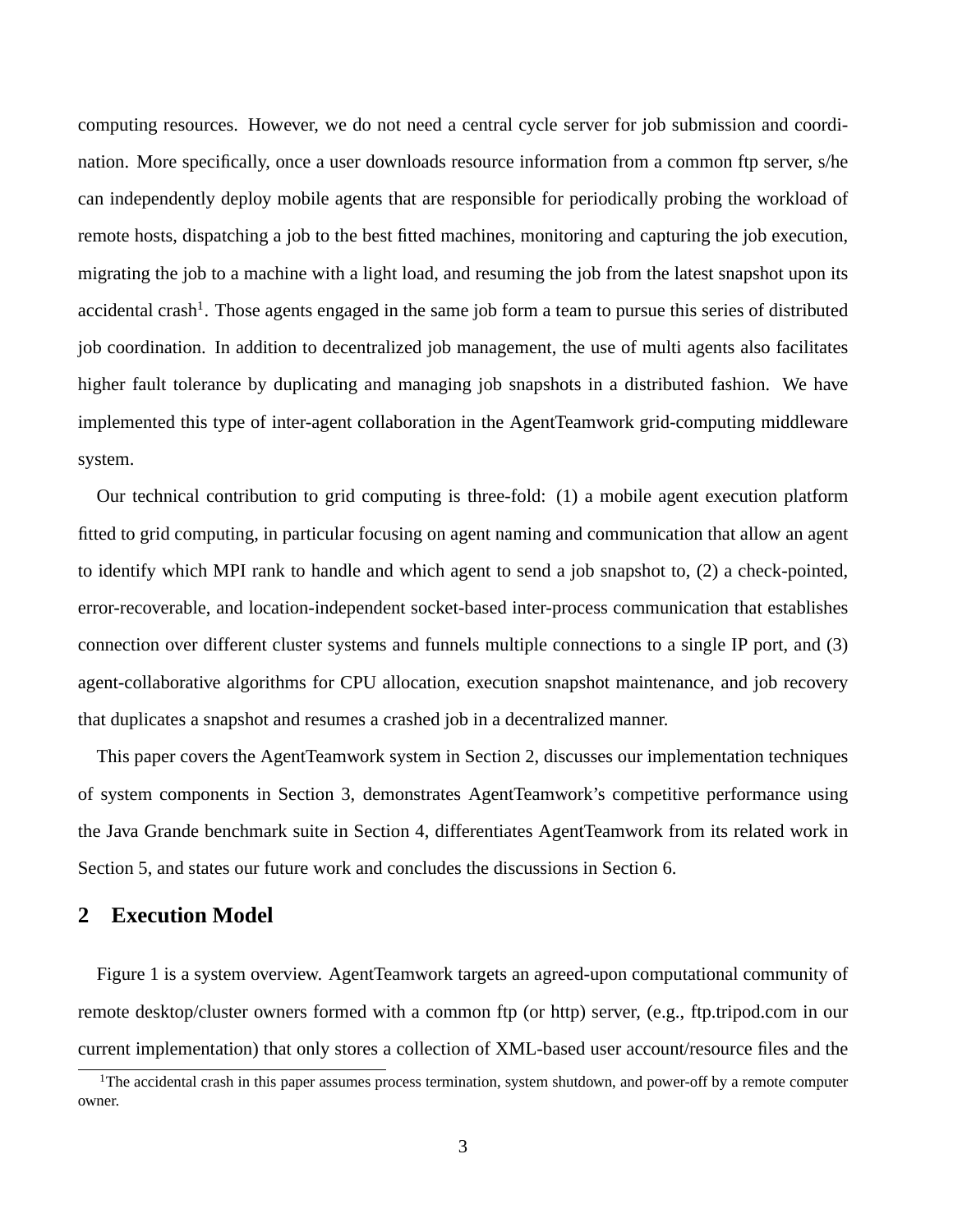AgentTeamwork software kit. The latter includes the UWAgents mobile agent execution platform, an eXist database manager, all mobile agent programs necessary to coordinate a job execution, and Java packages imported when developing an application. Once each computing node downloads these ftp contents, it runs the UWAgents execution platform in background so as to dispatch and to accept user jobs.

In AgentTeamwork, each user locally submits a job with a commander agent, one of the systemprovided mobile agents. This agent starts a resource agent that searches its local XML files for the computing nodes best fitted to the user job's resource requirements. Receiving such candidate nodes, the commander agent spawns as many sentinel and bookkeeper agents as the number of nodes required for the job execution. Each sentinel launches a user program wrapper that starts a user process and records its execution snapshots. Such snapshots are sent to and maintained by the corresponding bookkeeper agent for the purpose of retrieving a user process upon its accidental crash. Each agent can also migrate to a lighter-loaded machine autonomously. At the end, all results are forwarded to the commander agent that thereafter reports them to the client user.

In the following, we give more details of the system configuration, the programming interface, and the job coordination scenario.

#### **2.1 System Configuration**

Figure 2 shows the AgentTeamwork execution layers from the top application level to the underlying operating systems. The system facilitates the mpiJava API [20] for high-performance Java applications, while they may call native functions and use socket-based communication as a matter of course. Complying with the original API, AgentTeamwork distinguishes two versions of mpiJava implementation: one is *mpiJava-S* that establishes inter-process communication using the conventional Java socket, and the other is *mpiJava-A* that realizes message-recording and error-recoverable TCP connections using our *GridTcp* socket library. The implementation is user-determined with arguments passed to the *MPJ.Init( )* function. Below mpiJava-S and mpiJava-A is the user program wrapper that periodically serializes a user process into a byte-streamed snapshot and passes it to the local sentinel agent. As described above, the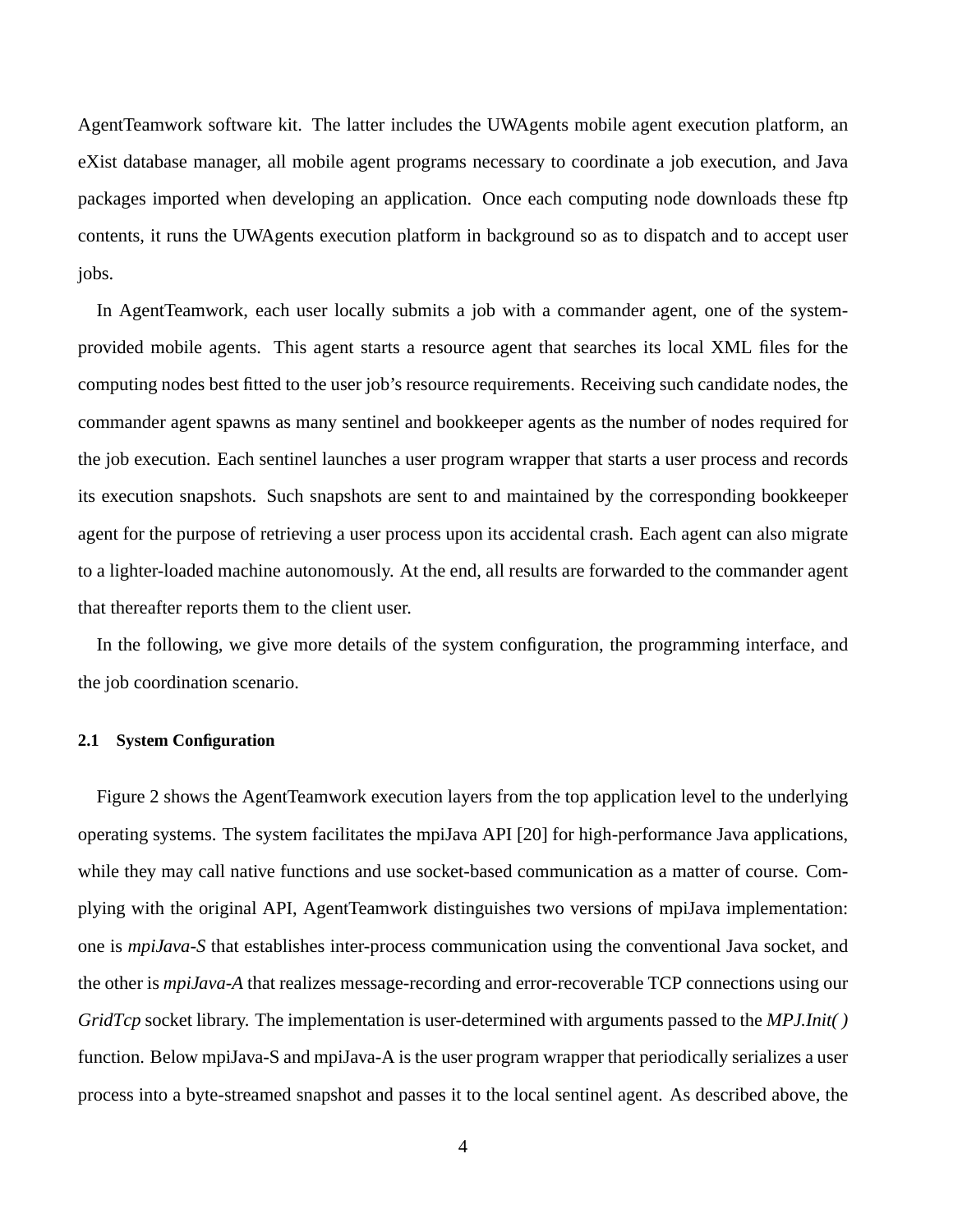

**Figure 1. A system overview**

sentinel agent sends a new snapshot to its corresponding bookkeeper agent for recovery purposes. All these agents are executed on top of the UWAgents mobile agent execution platform which we have developed with Java as an infrastructure for agent-based grid computing.

# **2.2 Programming Interface**

An application program is coded in the AgentTeamwork-specific framework as shown in Figure 3. If the program uses mpiJava-A, it must include a GridTcp object in a declaration part of system-provided

| Java user applications                               |                |  |  |
|------------------------------------------------------|----------------|--|--|
| mpiJava API                                          |                |  |  |
| mpiJava-S                                            | mpiJava-A      |  |  |
| Java socket                                          | <b>GridTcp</b> |  |  |
| User program wrapper                                 |                |  |  |
| Commander, resource, sentinel, and bookkeeper agents |                |  |  |
| <b>UWAgents mobile agent execution platform</b>      |                |  |  |
| Operating systems                                    |                |  |  |

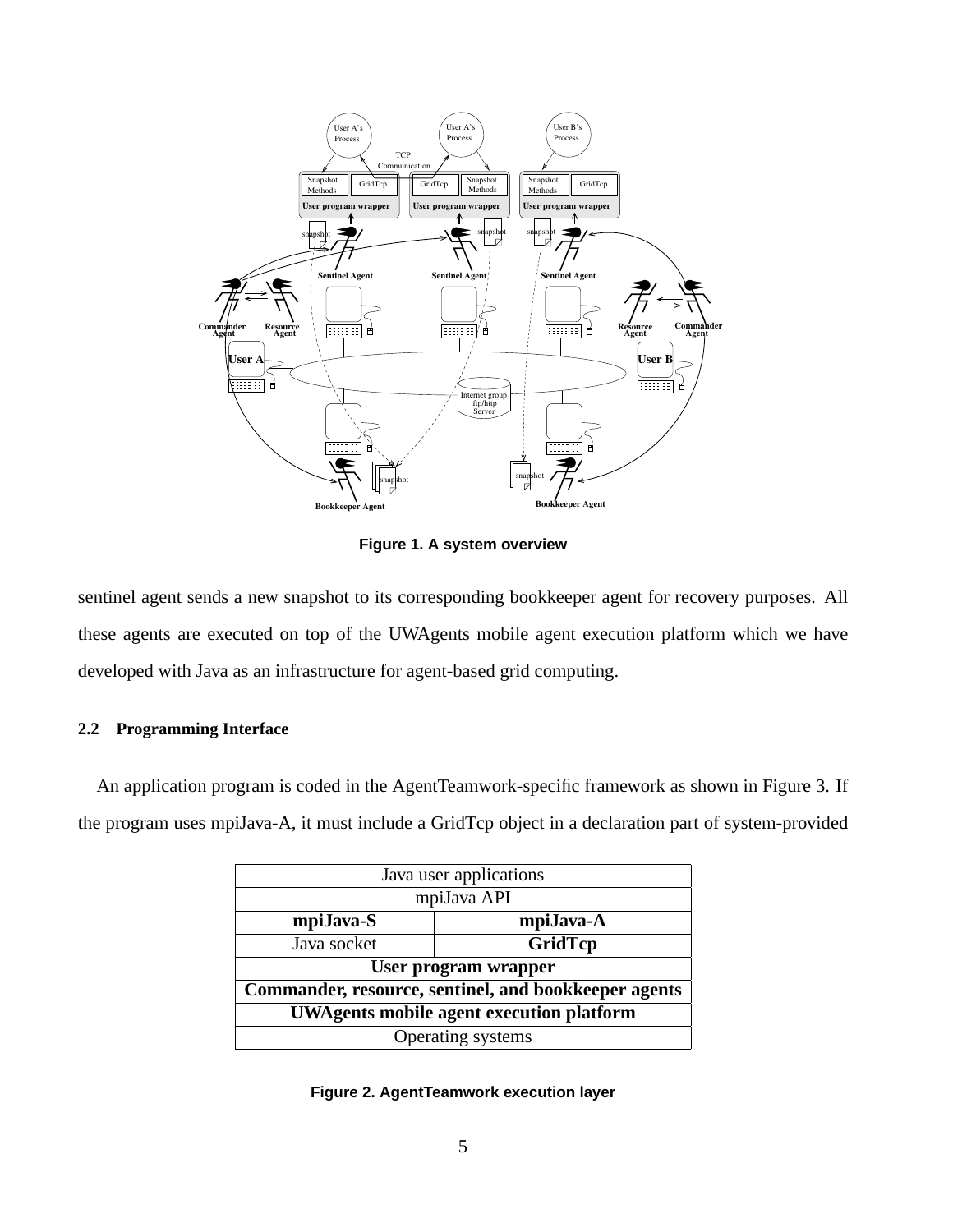objects (line 4). The code consists of a collection of methods, each of which is named *func* appended by a 0-based index and which returns the index of the next method to call. The application starts from *func* 0, repeats calling a new method indexed by the return value of its previous method, and ends in the method whose return value is -2, (i.e., *func 2* in this example code). The *MPJ.Init* function invokes mpiJava-A when receiving an ipEntry object that is automatically initialized by the user program wrapper to map an IP name to the corresponding MPI rank (line 8). Following *MPJ.Init*, a user may use any mpiJava functions for inter-process communication (lines 13, 14, 16, and 22). The user program wrapper takes a process snapshot at the end of each function call. Since the GridTcp socket library maintains old MPI messages internally, a process snapshot also contains these messages in it. When the application is moved to or resumed at a new computing node, GridTcp retrieves old messages from the latest snapshot and resends them if they have been lost on their way.

However, framework-based programming restricts the programmability of user applications. To address this problem, we are implementing an ANTLR-based language preprocessor that automatically partitions a given Java application into a collection of *func* methods.

## **2.3 Job Coordination Scenario**

As illustrated above, a series of job coordination is initiated with a commander agent and carried out in its descendant group of system-provided mobile agents. As shown in Figure 4, the underlying UWAgents execution platform deploys these agents in a hierarchy named an *agent domain*. When injected from the Unix shell prompt, a domain root, (i.e., a commander agent in this case), receives the *id* 0 and the maximum number of children each agent can spawn, denoted as *M* in the following discussions. The root agent can actually create M −1 children through a UWAgents method called *spawnChild( )*, whereas its descendants can further generate *M* children. When a new child is spawned from an agent *i*, it receives  $id = i * M + seq$  where *seq* is an integer starting from 0 if  $i \neq 0$  or from 1 if  $i = 0$ . With this naming scheme, the commander agent can distinguish the resource, the first sentinel, and the first bookkeeper agent with *id* 1, 2, and 3 respectively.

Spawned from the commander, a resource agent receives the user's resource requirements, starts an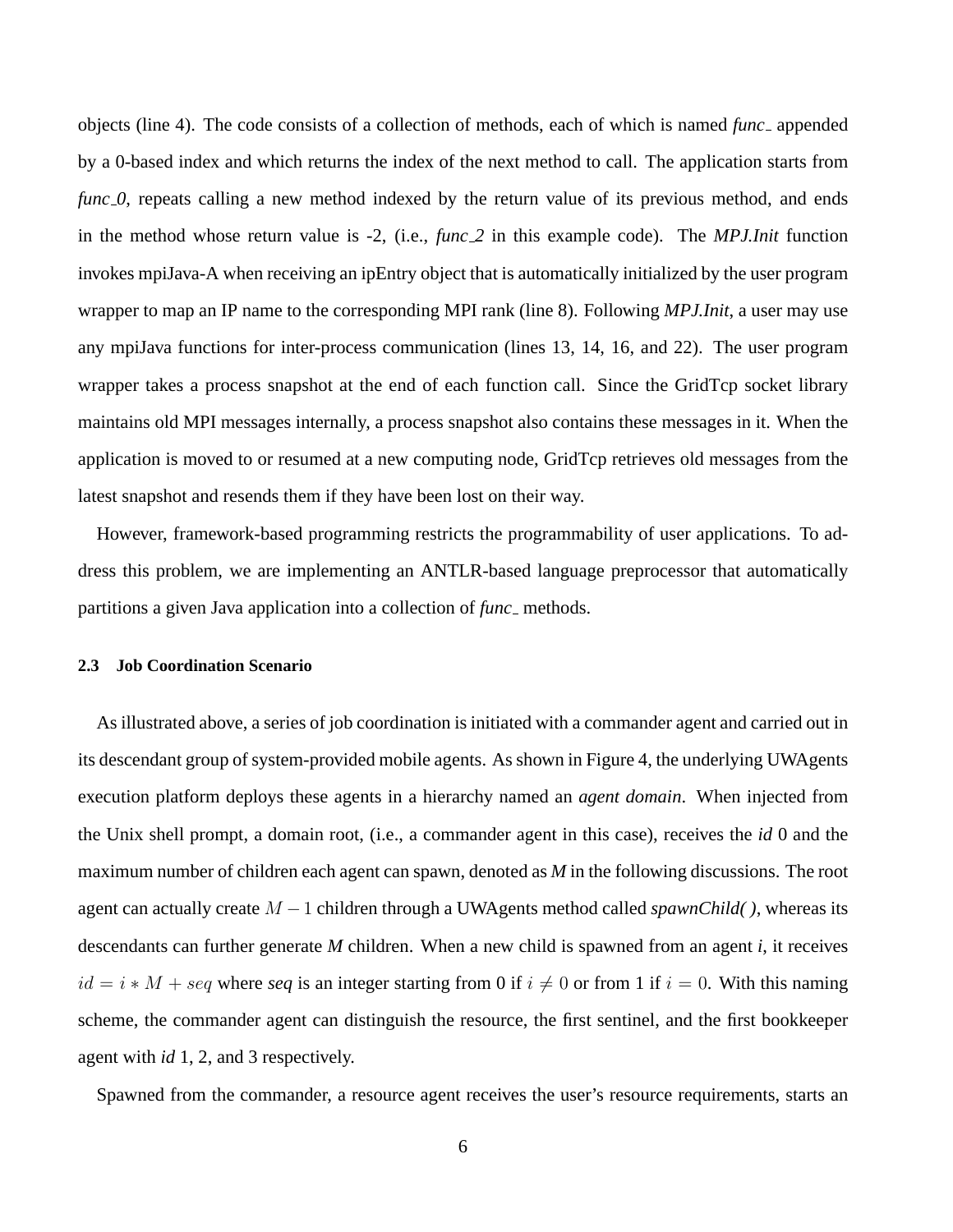```
1 public class MyApplication {
2 public GridIpEntry ipEntry[]; // used by the GridTcp socket library
3 public int funcId; // used by the user program wrapper
4 public GridTcp tcp; // the GridTcp error-recoverable socket
5 public int nprocess; // # processors
6 public int myRank; // processor id
7 public int func_0(String args[]){ // constructor
8 MPJ.Init( args, ipEntry ); // invoke mpiJava-A
9 .....; // more statements to be inserted
10 return 1; // calls func 1( )
11 }
12 public int func_1( ) { // called from func 0
13 if ( MPJ.COMM_WORLD.Rank() == 0 )// if I am rank 0, send data
14 MPJ.COMM_WORLD.Send( ... );
15 else // otherwise, receive data
16 MPJ.COMM WORLD.Recv( ... );
17 .....; // more statements to be inserted
18 return 2; // calls func 2( )
19 }
20 public int func_2( ) { // called from func 2, the last function
21 .....; // more statements to be inserted
22 MPJ.finalize( ); // stops mpiJava-A
23 return -2; // application terminated
24 } }
```
#### **Figure 3. The AgentTeamwork-specific code framework**

eXist database if it has not yet been invoked, searches for XML files best fitted to the requirements, chooses as many available computing nodes as requested by the commander from the top of these XML files, and returns it as an initial itinerary to the commander. It remains alive to probe the workload of remote nodes every five minutes<sup>2</sup> in case the commander further requests another itinerary.

Given a node itinerary, the first sentinel and bookkeeper agents spawn as many descendants as the number of nodes required by the job execution. Each sentinel autonomously calculates an MPI process rank from its agent id using the following formula F1 (see below). It then migrates to a node of the itinerary that is indexed with its rank. Similarly, each bookkeeper obtains its MPI process rank using the formula F2 and migrates to a node indexed with  $(N/2 + rank)$  mod N where N is the number of nodes. After launching a user process with its wrapper, a sentinel periodically sends the latest process snapshot to its corresponding bookkeeper agent whose id is calculated with the formula F3. Every time it receives

<sup>&</sup>lt;sup>2</sup>This probing frequency has been tentatively chosen to prevent the resource agent from overloading network capacity and will be tuned up in our future implementation.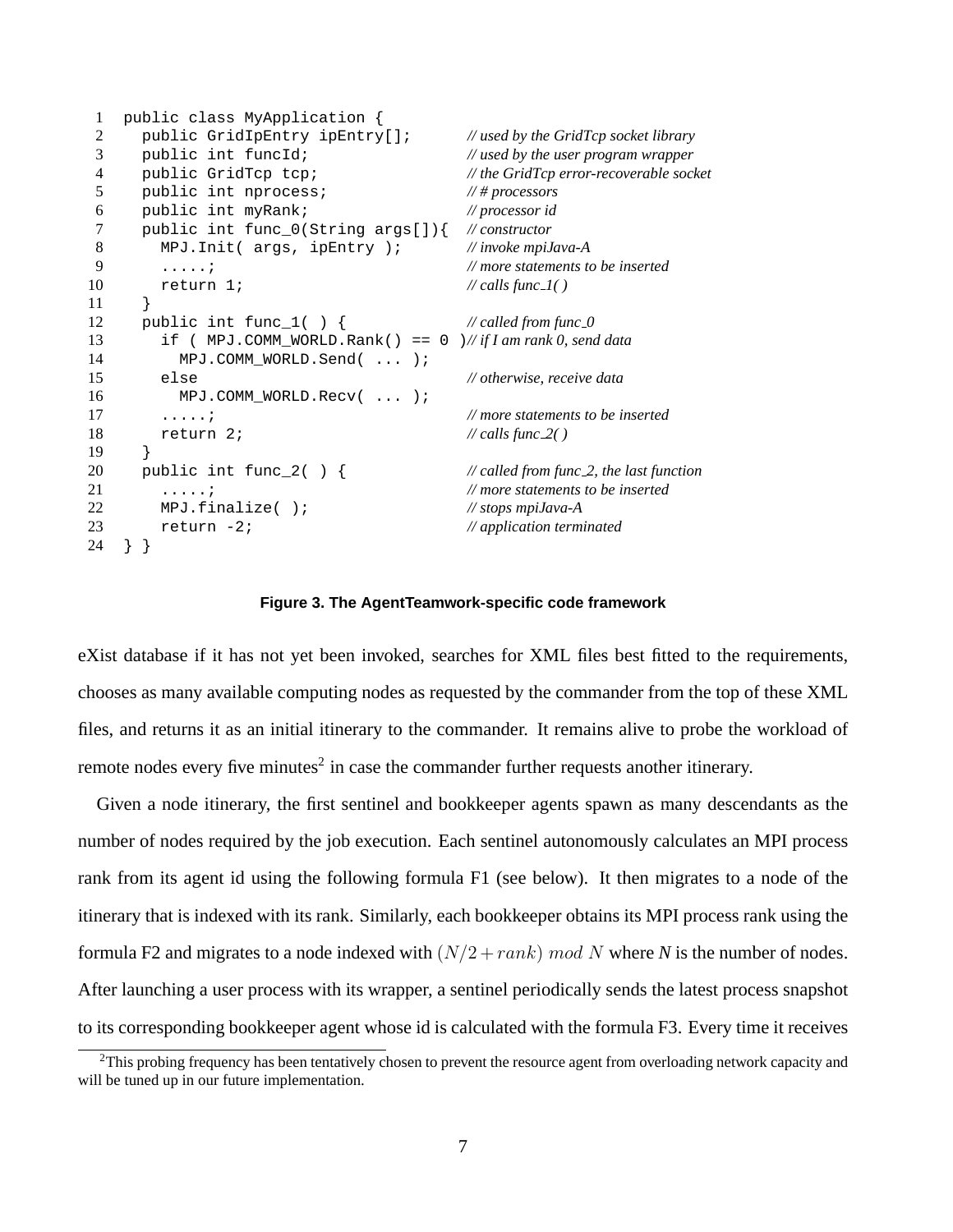a new snapshot, a bookkeeper agent with  $rank = r$  reroutes the snapshot to its two neighbors with their  $rank = r - 1$  and  $r + 1$ , anticipating its accidental crash.

F1: 
$$
rank = sId - (2 + (2M - 3) \sum_{i=0}^{\frac{\ln(sId/2)}{\ln(M)} - 1} M^i)
$$

where rank = an MPI process rank,  $sId = a$  sentinel id, and  $M =$  the maximum number of children each agent can spawn.

F2:  $rank = bId - (3 + (3M - 4) \sum_{i=0}^{\frac{\ln(bId/3)}{\ln(M)} - 1} M^i)$ 

where  $rank =$  an MPI process rank,  $bId =$  a bookkeeper id, and  $M =$  the maximum number of children each agent can spawn.

**F3:**  $bId = sId + M^{\frac{\ln(sId)}{\ln(M)}}$ 

where  $bId = a$  bookkeeper id,  $sId = a$  sentinel id,  $M =$  the maximum number of children each agent can spawn.

These formulas are effectively induced from agent hierarchy. The term  $\frac{\ln(id/x)}{\ln(M)} - 1$ , where  $x = 2$  in F1 and  $x = 3$  in F2, indicates which level a given agent of the agent tree resides on, assuming that the first sentinel and bookkeeper are on level 0, and thus  $M^{\frac{\ln(id/i)}{\ln(M)}-1}$  defines the number of siblings  $-1$  on the tree level *i*. Hence,  $\Sigma$  $\frac{\ln(id/x)}{\ln(M)}$  -1  $M^i$  specifies one less than the total number of agents from the level 0 to the one where this given agent resides. The terms  $2M - 3$  in F1 and  $3M - 4$  in F2 show how many times the gap in sentinels' and bookkeepers' agent id increase from the last agent on each level to the first agent on the next level. From these terms, we can calculate the MPI rank corresponding to each agent. For the formula F3,  $\frac{\ln(sId)}{\ln(M)}$  indicates which tree level a given sentinel resides on, assuming that the first sentinel is on the level 1, and therefore the term  $M^{\frac{\ln(sId)}{\ln(M)}}$  specifies the gap from the sentinel to the corresponding bookkeeper in terms of their identifiers. Hence, the bookkeeper id can be obtained by adding the sentinel id, (i.e., *sId* in F3) to this term.

While a user program is being executed, all the system-provided agents monitor the local resource conditions and migrate to another node listed in its itinerary once the current node no longer satisfies its resource requirements. These agents also take charge of monitoring and resuming their parent/child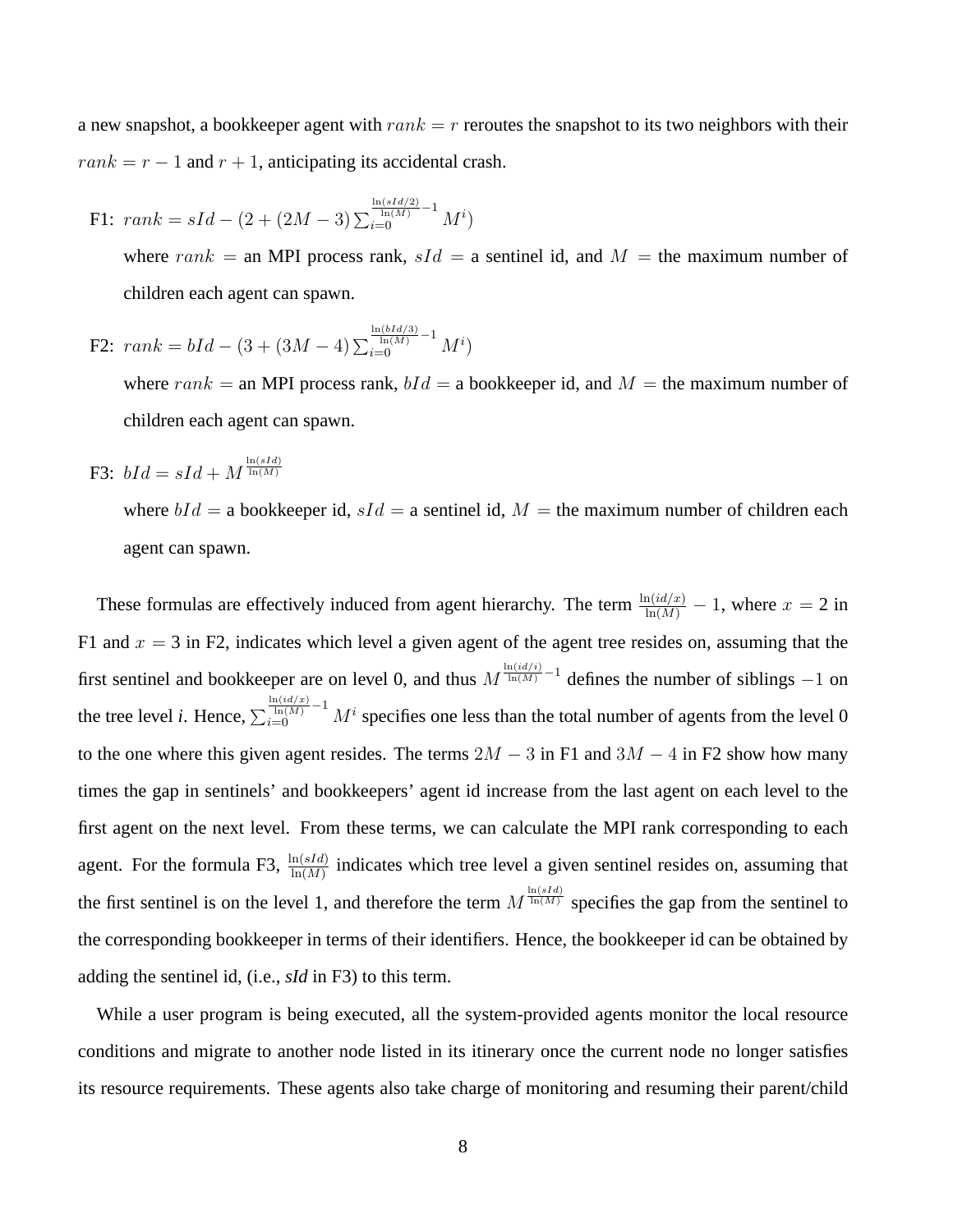

**Figure 4. Job coordination in an agent hierarchy**

agents from their latest snapshot if they are crashed. If agents exhaust their node itinerary, the commander requests an additional itinerary from the resource agent. Upon a job termination, the standard outputs are all returned as a string array to the commander that then passes the results to the client user through his/her display via email or by files.

# **3 System Design**

This section discusses our implementation techniques for all the system layers enumerated in Figure 2. Our discussion focuses on the three design concerns: a mobile agent execution platform oriented to grid computing (section 3.1), agent-collaborative algorithms for job coordination (section 3.2), and checkpointed computation and communication (section 3.3).

### **3.1 UWAgents Execution Platform**

We have implemented a new Java-based mobile agent execution platform named *UWAgents*that serves as the core infrastructure of the AgentTeamwork system. To run UWAgents, each computing node launches a *UWPlace* daemon that exchanges mobile agents with other nodes. An agent is extended from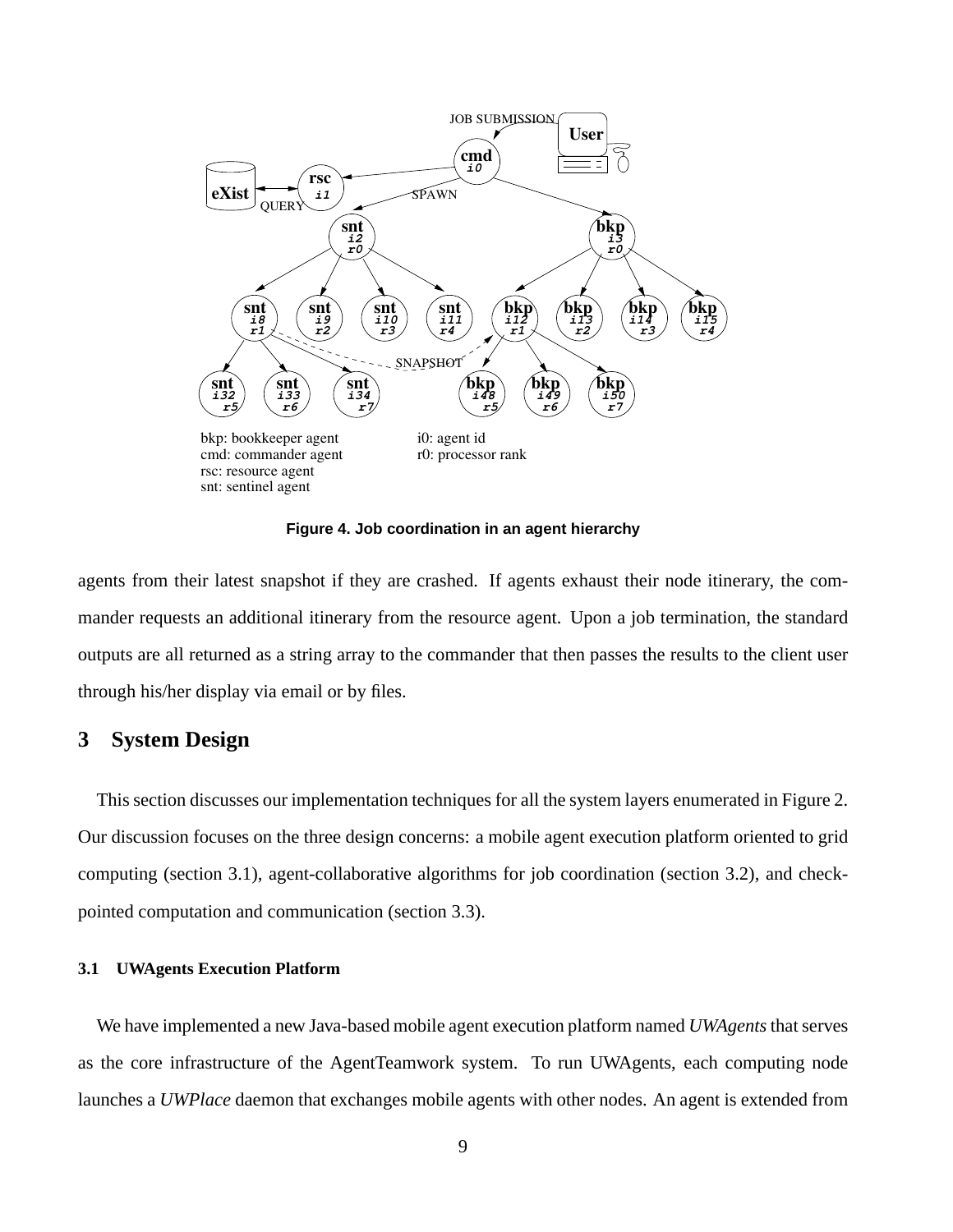the *UWAgent* abstract class, is instantiated as an independent Java thread, starts with *init( )*, and migrates with *hop( )*. The *hop( )* method is based on weak migration and implemented with Java RMI. The *hop( )* method serializes the calling agent into a byte array, sends it with the agent class files to the destination, and resumes the agent from a given user function. Currently, UWAgents has two restrictions: (1) local I/O is not forwarded to migrating agents and thus must be closed before agent migration or termination and (2) if an agent has instantiated sub threads internally, it is responsible to restart these threads with *start( )*.

UWAgents is differentiated from other Java-based mobile agents in the following three capabilities of managing agents and facilitating agent-based grid computing:

- 1. *Agent naming and communication*: a capability of locating and communicating with a remote agent that keeps migrating to a different node. UWAgents uses a concept of agent domain as explained in Section 2.3. Submitted by the *UWInject* command from a Unix shell prompt, an agent forms a new agent domain identified with a triplet of an IP address, a time stamp, and a user name. It then becomes the domain root with *id* 0 and can spawn descendants. Since each agent *i* identifies its children with  $id = i * M + seq$  (where *M* is the maximum number of children it can spawn and *seq* is an integer starting from 0 if  $i \neq 0$  or from 1 if  $i = 0$ ), UWAgents needs no global name servers. It also enables us to use the formulas defined in Section 2.3. Inter-agent communication is implemented in the *talk( )* method that composes a message of a hash table and transfers it to a destination agent in the same domain by traversing its tree structure. For better performance, the destination IP address is returned and cached in the source agent, which therefore allows the consecutive messages to be sent directly to the destination agent as long as it stays at the same location.
- 2. *Agent termination*: a capability of waiting for the termination of or instantly terminating all deployed agents, which in turn means a capability of distributed job termination detection. UWAgents permits an agent to wait for the termination of all its children or even to kill them with one method. The justification for this has to do with how agents communicate with each other. As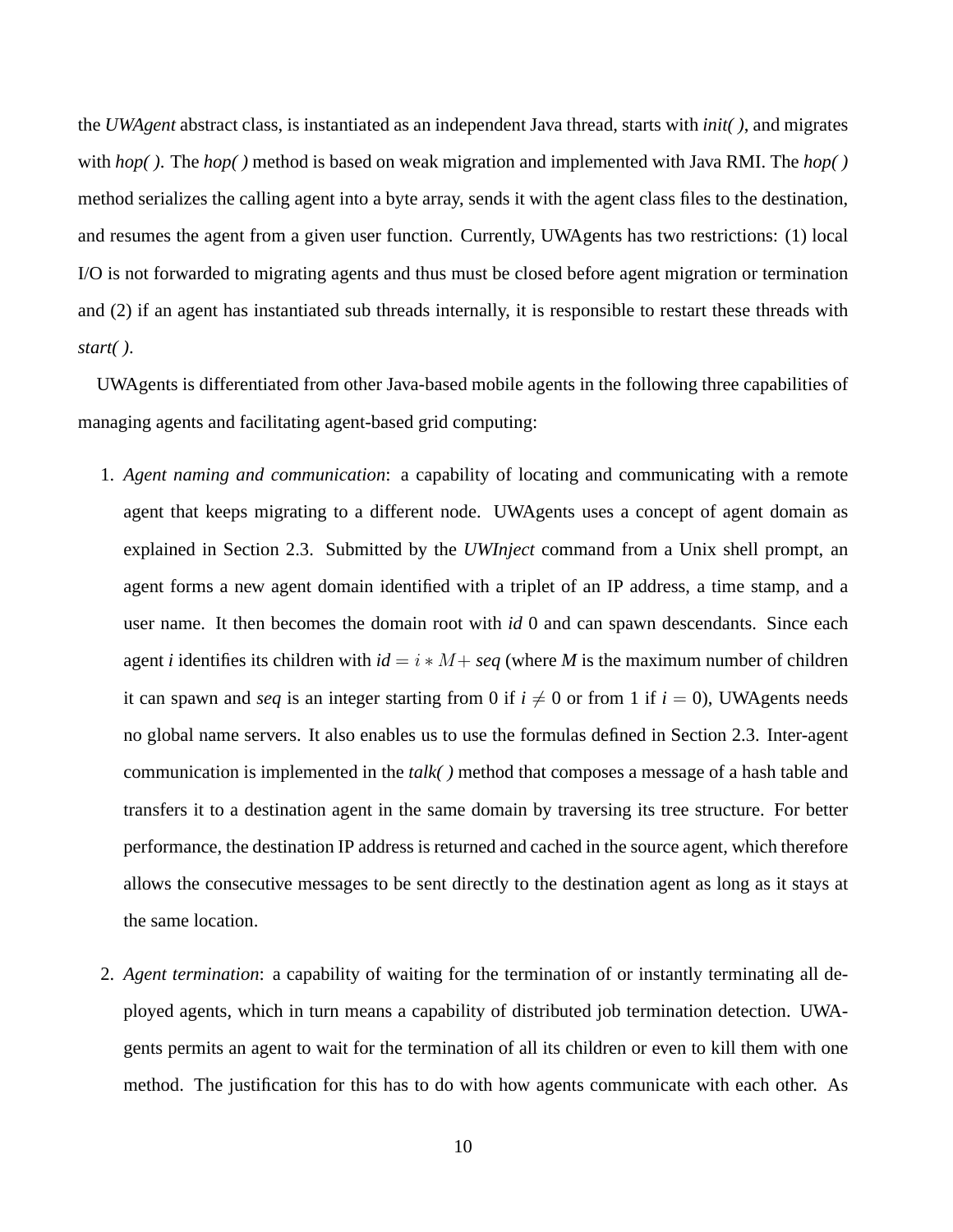described above, messages are forwarded along an agent tree where a parent agent and its children keep track of their migration. Therefore, a parent must implicitly postpone its termination until all its descendants have finished their communication and terminated themselves. This feature also helps AgentTeamwork terminate all descendants of a commander agent, (i.e., a root agent) when its client user's application has been finished or aborted. We must however note some amount of overhead incurred by this cascading termination. This is in addition to each agent termination that takes place in the form of interrupting an agent to close all files in use and to wake up all its sub threads in a conditional wait and thereafter killing all these threads. We will examine this overhead in Section 4.3.

3. *Runtime job scheduling*: a capability of scheduling, launching, and pacing a user process execution. UWPlace accepts a user job passed from an agent and schedules it as an independent Java thread. Contrary to most mobile agent systems that launch jobs as Unix processes, UW-Place strictly schedules user jobs with Java thread's *suspend( )* and *resume( )* methods, based on their runtime attributes such as the number of migrations, total execution time, and the execution priority.

### **3.2 Agent-Collaborative Job Coordination**

AgentTeamwork realizes resource allocation, job migration, and job resumption in collaboration among its system-provided mobile agents.

### **(1) Resource Allocation:**

AgentTeamwork uses XML for describing computing resources, an eXist database at each site for managing such XML descriptions locally, and a common ftp server for maintaining them globally. We have chosen XML for the following reasons: (1) each user's computer information must be simply uploaded/downloaded as a text file to/from the common ftp server; (2) eXist is an open-source nonroot-manageable database; and (3) the XML DOM parser facilitates our commander and resource agent design that analyzes a submitted job's resource requirements.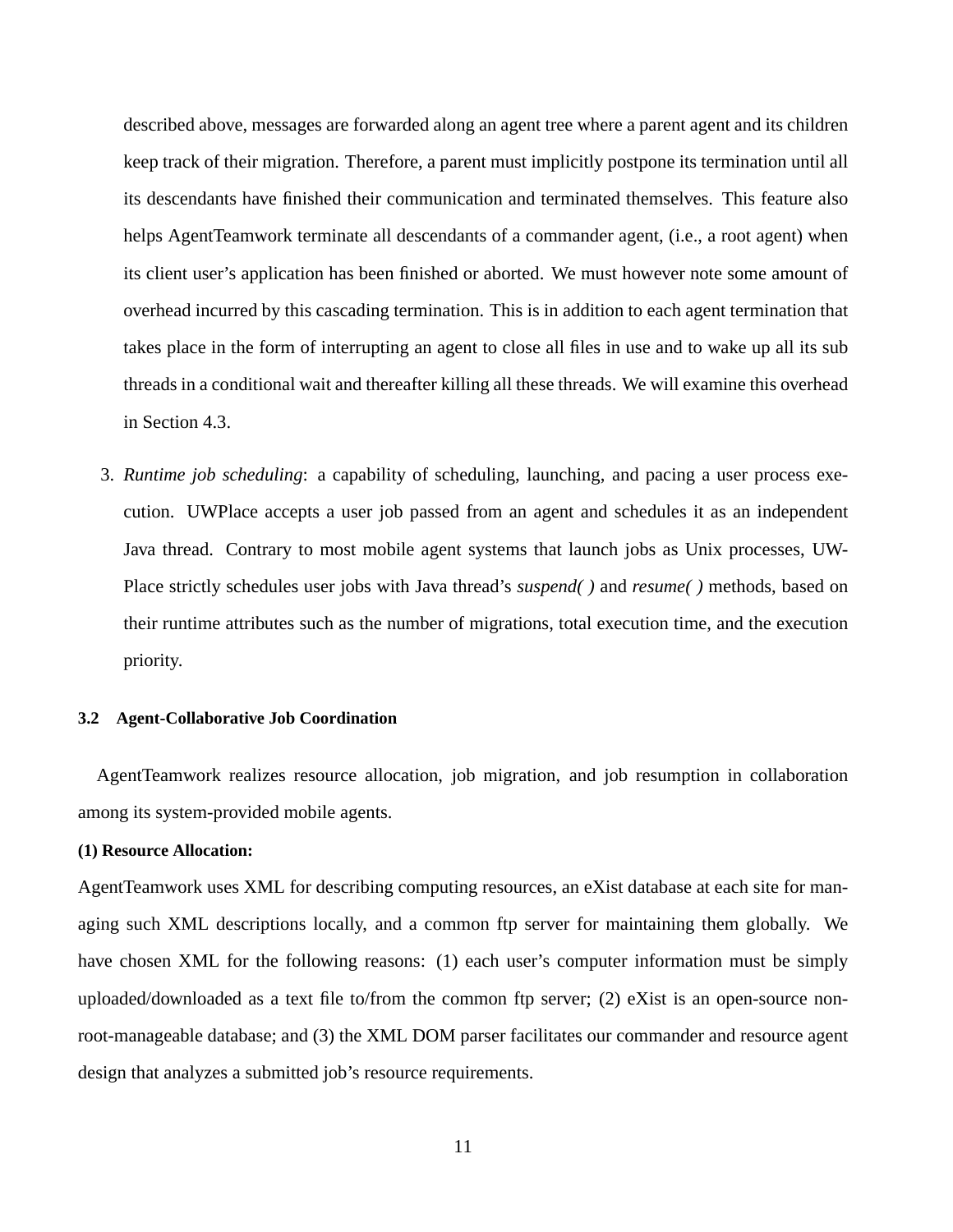Resource allocation in AgentTeamwork is initiated by a commander agent that spawns a resource agent and passes it a set of resource requirements such as the CPU architecture and speed, the memory size, the disk size, the OS type, the network bandwidth, the available time windows, the number of computing nodes *N*, and the multiplier *x* of *N* nodes, where  $x = 1, 1.5, 2$ , or a larger multiplier. The resource agent launches an eXist database manager if it has not yet started, contacts a common ftp server if the XML files in eXist are outdated, (specifically if more than 24 hours have passed since their last update), passes the commander's resource requirements to eXist as an *XCollection* query, chooses the first *xN* from the top of the best-fitted nodes provided from eXist, and returns this list as a node itinerary to the commander agent.

Each sentinel agent chooses a node from the itinerary indexed with its process rank. On the other hand, each bookkeeper agent migrates to a node indexed with  $(N/2 + rank)$  mod N if the node multiplier x is 1 or 1.5. It selects a node indexed with  $2N + rank$  if x is 2 or larger. With this allocation scheme, a bookkeeper can avoid moving to the same node as its corresponding sentinel. The remaining nodes are saved for future allocation to migrating or resumed agents. If an agent migrates to or is resumed at one of these saved nodes, the agent broadcasts its choice to all the other agents so that they will remove the selected node from their itinerary. Since UWAgents does not guarantee atomic broadcast, two or more agents may collide at the same node, in which case they communicate with UWPlace to find out which has the highest priority. The agents with a lower priority migrate to another node in their itinerary. If agents have exhausted all nodes in their itinerary, the commander agent contacts with the resource agent to obtain another set of *xN* computing nodes.

# **(2) Job Migration:**

A sentinel agent is responsible for moving its user process to a lighter loaded node. As mentioned above, the agent chooses a new node from its itinerary and migrates there with its user process. The migration however breaks up all TCP connections to this process. Other user processes that communicate with this moved process assert an exception to their user program wrapper that makes its sentinel agent wait for a "restart" message to come from the migrating sentinel, restore the wrapper with the new location information, and finally resume the process.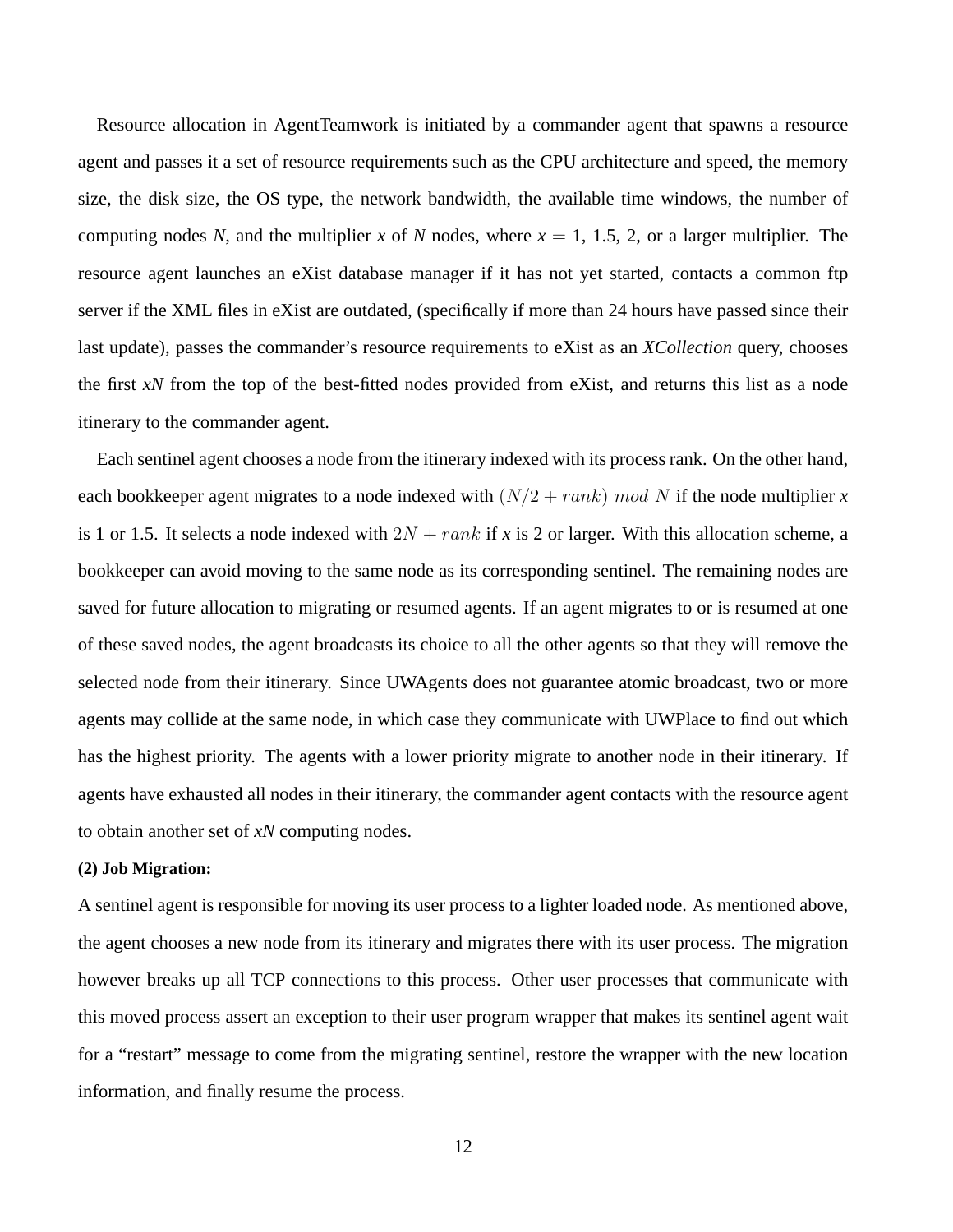#### **(3) Job Resumption:**

A job crash means that the corresponding sentinel agent has also crashed; therefore, we must first resume the crashed sentinel. Two resumption scenarios are considered: one for resuming a child sentinel and the other for a parent sentinel. As shown in Figure 5-A, a child sentinel is resumed through the following five steps: (1) a parent sends a "ping" message to all its children every five seconds<sup>3</sup>; (2) if detecting a child crash, it sends a "search" message to the corresponding bookkeeper agent; (3) the parent receives a "retrieve" message including the crashed sentinel's snapshot from the bookkeeper; (4) the parent sends this snapshot to a new node's UWAgents platform that resumes the crashed sentinel; and (5) the resumed sentinel sends a "restart" message to all the other sentinels that have waited for broken connections to be restored.

Figure 5-B shows a parent sentinel resumed in five steps; (1) a child sentinel receives a "ping" message from its parent every five seconds; (2) if there are no pings delivered for  $5 \times agent\_id$  seconds, it concludes that all its ancestors are dead and thus sends a "search" message to the corresponding bookkeeper agent; and (3) through to (5) are the same as those in the child resumption scenario. The parent resumption needs a long period of time to detect a parent crash in the step 2. If all the ancestors of a given child are crashed, this overhead must be unnecessarily repeated until the root agent is resumed. As an improvement, we allow a resumed parent to assume that its ancestors are all crashed, thus to skip the step 2, and to resume its parent immediately.

The resumption scenarios for bookkeeper and commander agents are much simpler. A bookkeeper with rank r is resumed from the one with rank  $r + 1$  or  $r - 1$ . The commander agent is simply restarted by any of its child agent. These two scenarios do not need resumption step 5.

### **3.3 Check-Pointed Computation and Communication**

Snapshots of process states and in-transit messages are handled with AgentTeamwork's user program wrapper and GridTcp socket. On top of them, we have implemented the MPJ package that provides

<sup>&</sup>lt;sup>3</sup>This interval is tentatively defined to prevent CPU and network resources from being wasted by an agent whose maximum number of children, *M* is large.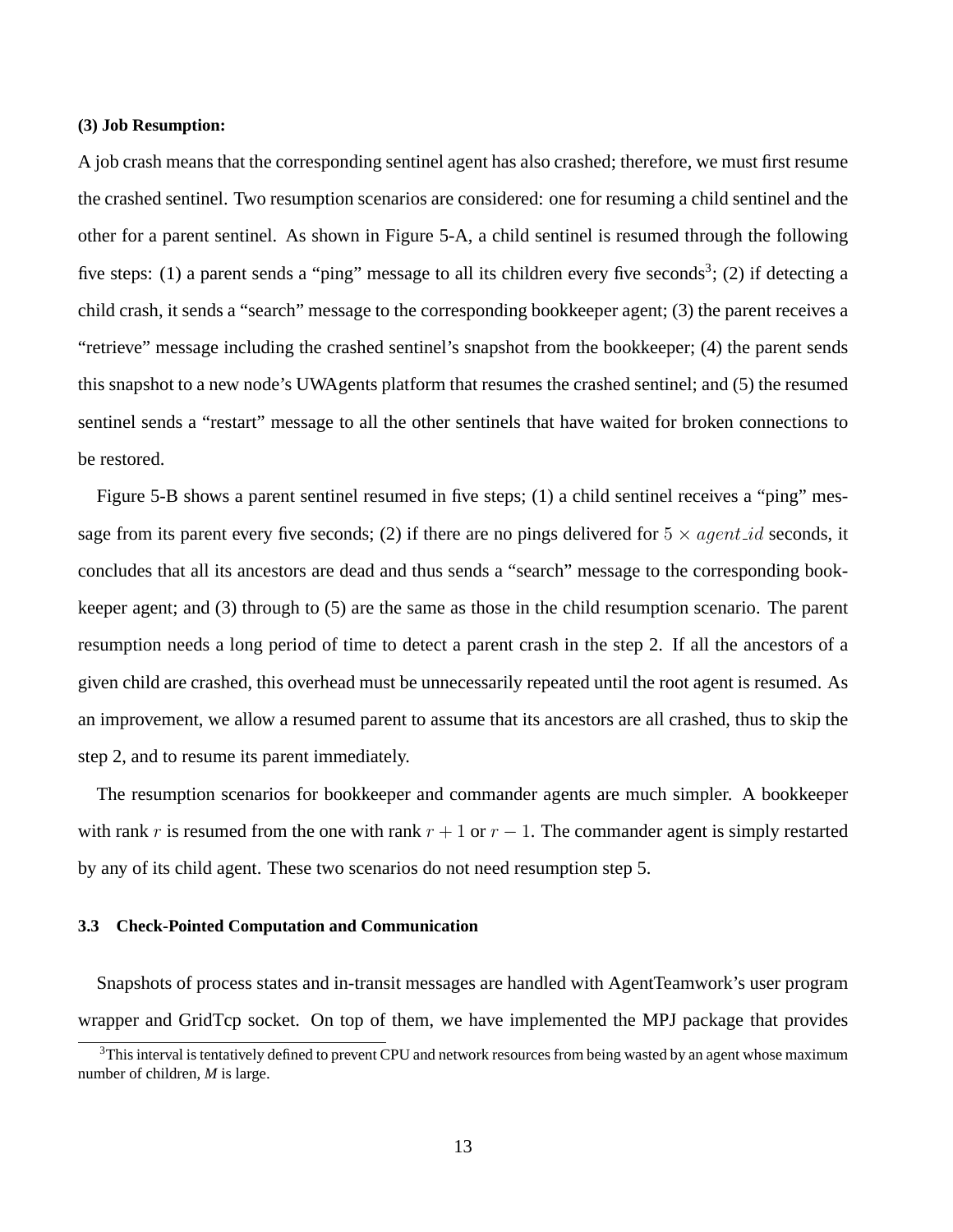

(B) Parent resumption

**Figure 5. Agent resumption**

users with a fault-tolerant MPI environment in Java.

## **(1) User Program Wrapper:**

Using the Java object serialization, the user program wrapper periodically converts all user objects into a byte-presented stream as an execution snapshot. The problem is that Java does not serialize an application's program counter and a stack. To handle this problem, we partition a user program into a collection of methods, each named *func n* (where n is an integer starting from 0) and returning the index of the next method to call (as shown in Figure 3). In this scheme, the user program wrapper schedules the invocation of these functions and takes a snapshot at the end of each function call.

This solution, however, burdens users with framework-based programming. We will address this burden by extending the UCI Messengers' compiler technique that converts a user program into a series of functions [33]. Figure 6 shows the simplest check-pointing example where nine sequential statements are partitioned into three functions, named *func 0*, *func 1*, and *func 2*, each returning the index of the next function to call. The user program wrapper saves this index value as well as all the user data members, and thereafter calls the indexed function. Upon a process crash, the wrapper retrieves the last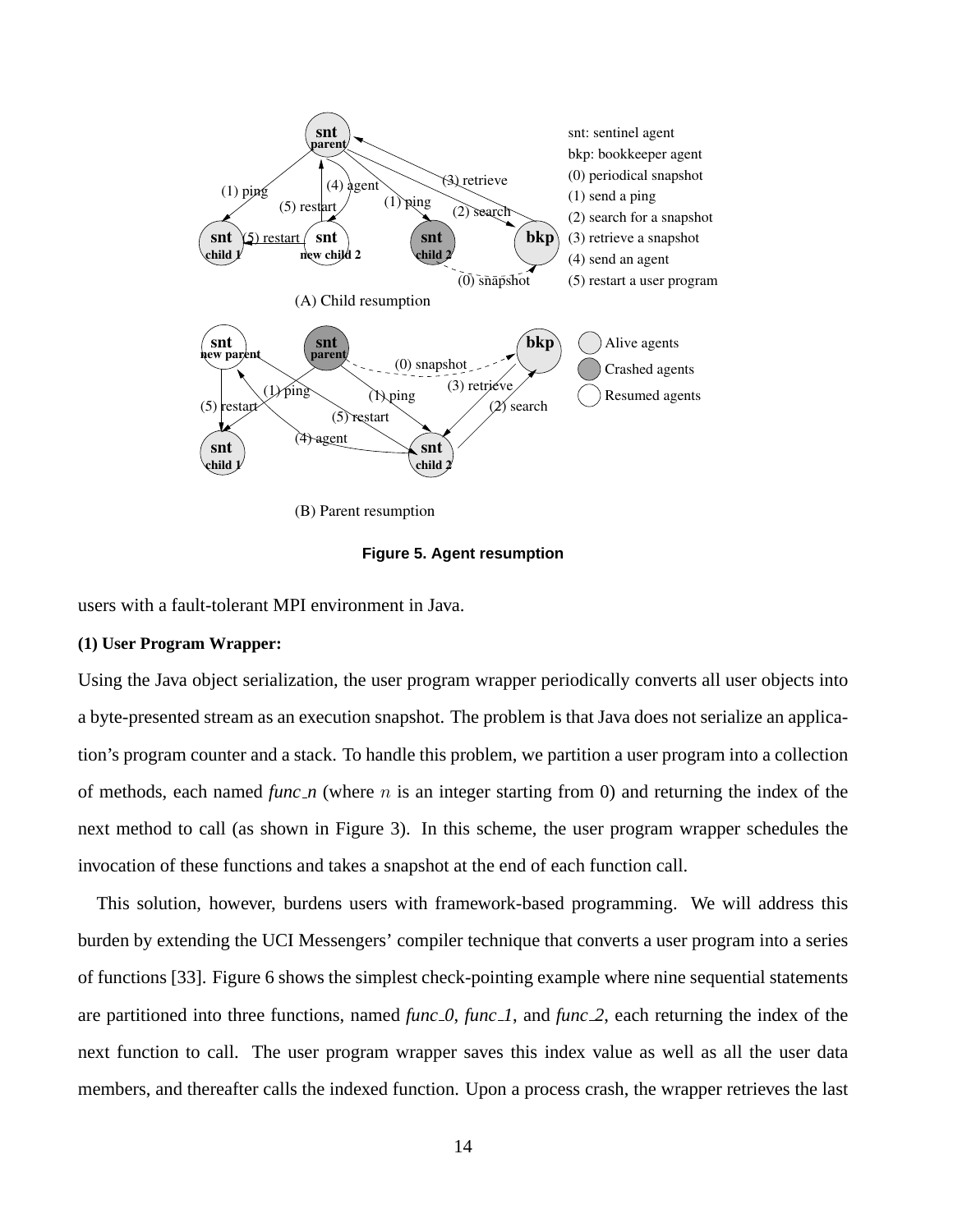

**Figure 6. Source program preprocessing**

index from the corresponding snapshot and resumes the process from the indexed function.

The following explains our preprocessing strategies for more complicated code. If an *if-then* clause must be partitioned in its middle, we generate three functions: the first function starts from the *if* conditional branch and continues to the break point; the second function resumes the rest of the statements after the break point in the *if* clause; and the third function executes the rest of *else* clause. In order to partition a *while* loop that includes an *if* clause, we prepare another function that includes the same loop but starts from the break point in the *if* clause. The preprocessor can also partition nested functions after applying in-lined expansion to them. The further details of our preprocessing techniques are described in [26, 33].

We have to note that three drawbacks remain: (1) no recursion is allowed due to in-lined function expansion; (2) source line numbers indicated upon compile and runtime errors are not useful since the original source code is completely preprocessed; and (3) a user may still need to indicate snapshot points in his/her application to minimize snapshot overheads.

#### **(2) GridTcp Class:**

GridTcp provides message-recording and error-recoverable TCP connections. It saves each connection's incoming and outgoing messages in its internal queues. The queues are captured as a part of a process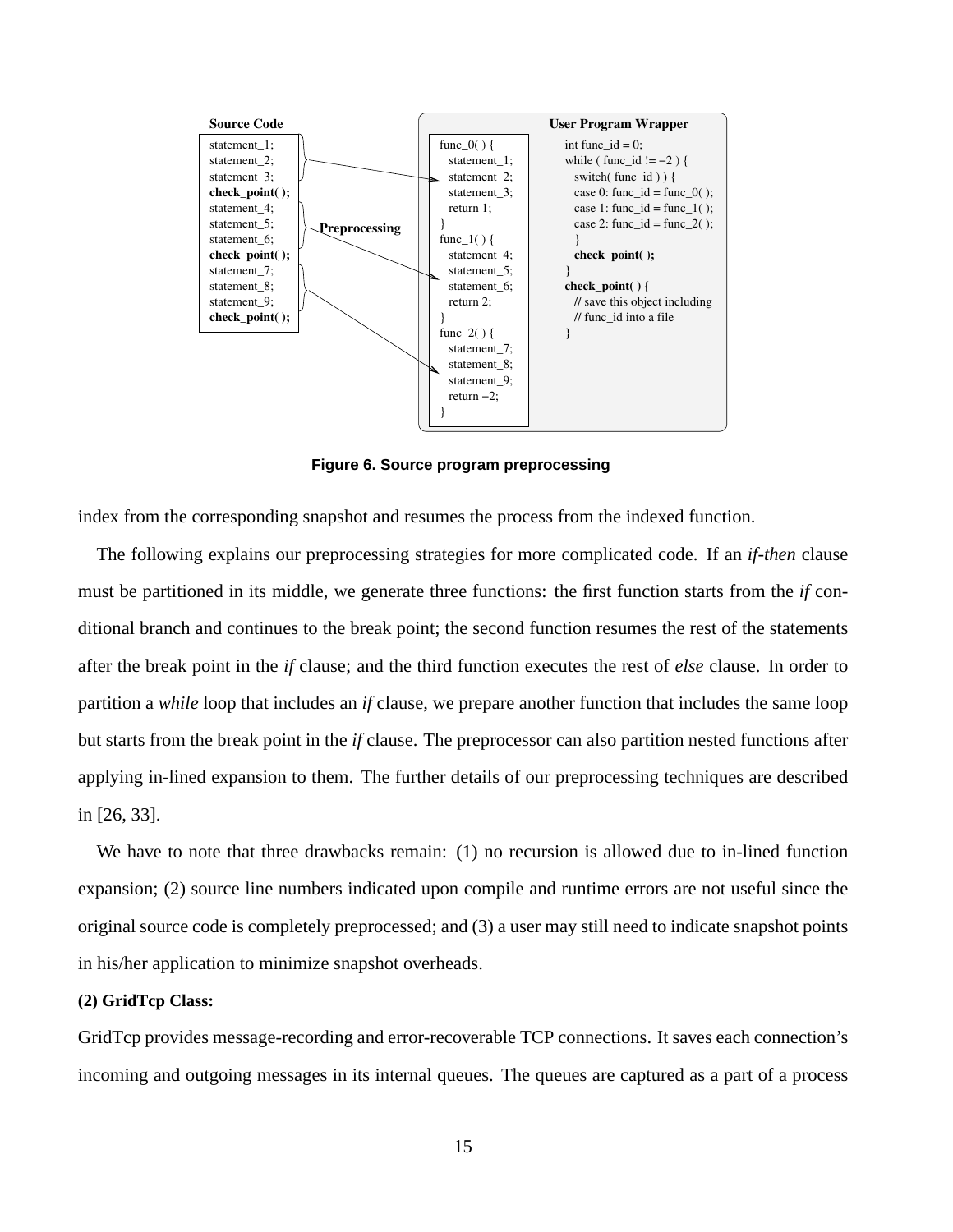

**Figure 7. TCP maintenance upon migration**

snapshot, and thus retrieved as part of every process migration or resumption. GridTcp garbage-collects its history of these in-transit messages by exchanging a *commitment* message with its neighboring nodes. Our current implementation sends a commitment whenever the underlying user program wrapper takes a new snapshot. Similar to *ssh*, GridTcp also has a capability of not only funneling all TCP connections to a single IP port but also extending connections from one cluster to another. To establish such inter-cluster connections, GridTcp must be executed at each cluster gateway.

Figure 7 illustrates an example of two processes engaged in the same application, running at n1 and n2 of the *uwb.edu* domain, and identified with rank 1 and 2 respectively. When one of the processes migrates from n2 to n3, their TCP connection is broken, which thus asserts an exception to the underlying layers, (i.e., the user program wrapper and the sentinel agent). The sentinel agent with rank 1 receives a new IP address from the one with rank 2, (i.e., n3). Thereafter, these two sentinels pass the *rank2/n3* pair to their user program wrapper that has GridTcp restore in-transit messages from the latest snapshot, update its routing table, and reestablish the previous TCP connection.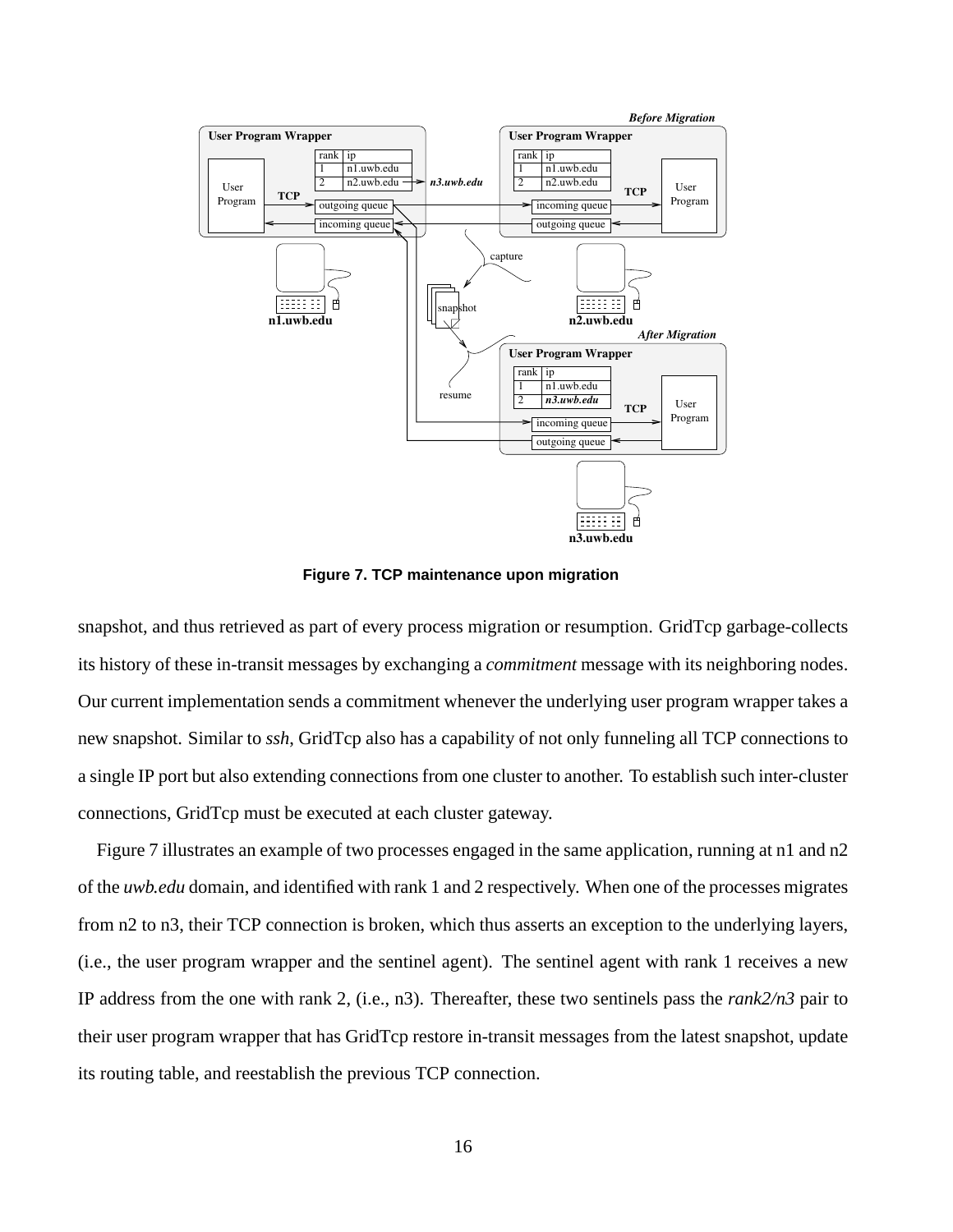### **(3) MPJ Package:**

This is a collection of Java programs that interface MPI applications with the underlying Java socket or GridTcp socket communication. It includes:

- 1. *mpjrun.java*: allows an mpiJava application to start a standalone execution (i.e., without using AgentTeamwork) by launching an ssh process at each of remote nodes that are listed in the "hosts" file.
- 2. *MPJ.java*: establishes a complete network of the underlying socket connections among all processes engaged in the same job.
- 3. *JavaComm.java and GridComm.java*: create and maintain a table of Java or GridTcp sockets, each corresponding to a different processor rank.
- 4. *Communicator.java*: implements all message-passing functions such as *Send( )*, *Recv( )*, *Barrier( )*, *Bcast( )*, *Pack( )* and *Unpack( )*.
- 5. *MPJMessage.java and Status.java*: return the status of the last exchanged message.

The heart of the MPJ package is MPJ.java and Communicator.java. The former, upon an *MPJ.Init( )* invocation, chooses Java or GridTcp sockets, establishes a socket connection from all slave nodes (with rank 1 or higher) to the master (with rank 0), exchanges rank information among all the nodes, and finally makes a connection from each slave to all the lower-ranked slaves. The latter takes care of serializing objects into byte-streamed outgoing messages, exchanging them through its underlying Java or GridTcp sockets, and de-serializing incoming messages to appropriate objects.

# **4 Performance Evaluation**

The following summarizes our latest implementation status. So far, we have:

- Completed all the proposed features of the UWAgents execution platform;
- Implemented agent-collaborative job coordination with the commander, the resource, the sentinel, and the bookkeeper agents;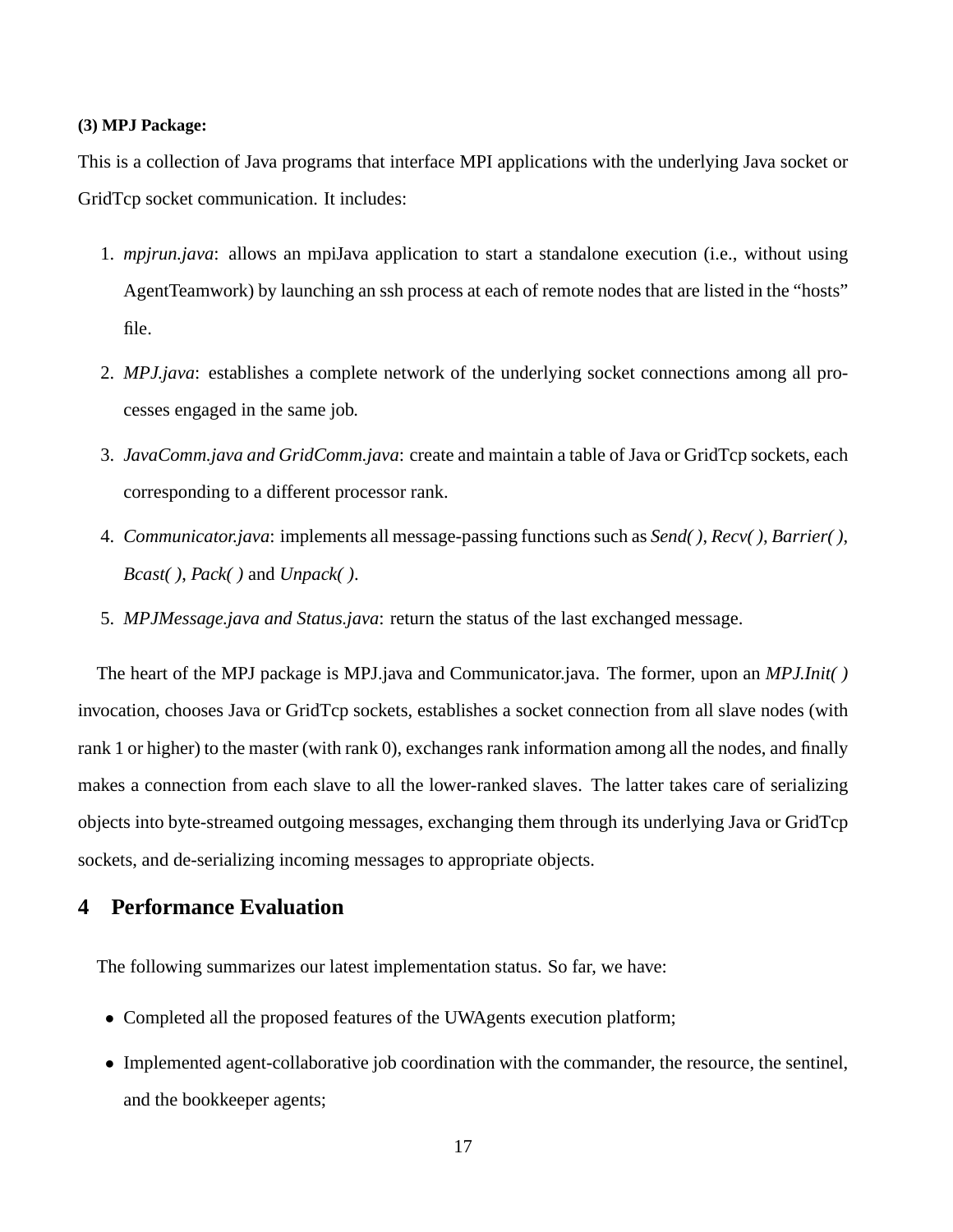- Completed GridTcp and the user program wrapper;
- Not yet completed an ANTLR-based language preprocessor, because of which applications must be manually partitioned into a collection of *func n* methods that are executed and check-pointed with the user program wrapper;
- Implemented seven major functions of mpiJava including *MPI.Send( )*, *Recv( )*, *SendRecv( )*, *Barrier*, *Bcast( )*, *Pack( )* and *UnPack( )*; and
- Ported the Java Grande MPJ benchmark programs [28] to AgentTeamwork.

Although AgentTeamwork remains as an on-going project, we have evaluated the degree of parallelism obtained from AgentTeamwork by measuring its performance with our own test programs as well as with the Java Grande MPJ benchmark set. Our performance evaluation has used two cluster systems: a Myrinet-2000 cluster of eight DELL workstations and a Giga Ethernet cluster of 24 DELL computing nodes. Each workstation of the Myrinet cluster has a 2.8GHz Pentium-4 Xeon processor, 512MB memory, and a 60GB SCSI hard disk. Each computing node of the Giga Ethernet cluster has a 3.2GHz Xeon processor, 512MB memory and a 36GB SCSI hard disk. In this section, we will compare the performance between AgentTeamwork and the corresponding executions that use the original mpiJava library [20] and/or the conventional Java socket.

## **4.1 Inter-Process Communication**

We have evaluated how much overhead is incurred by additional communication layers included in AgentTeamwork such as the GridTcp library and the mpiJava-A API. Our evaluation used the PingPong program from the Java Grande MPJ benchmark that measures point-to-point communication performance by sending a message back and forth between two different computing nodes as the message size increases from 1K to 1,024K bytes. Six different executions were measured: (1) mpiJava: executed with the original mpiJava library, (2) Java: converted to use Java sockets and executed with JVM, (3) GridTcp: converted to use GridTcp sockets, (4) GridTcp-1G: GridTcp with another cluster node inserted as a gateway that relays all messages exchanged between two end nodes, (5) GridTcp-2G: GridTcp with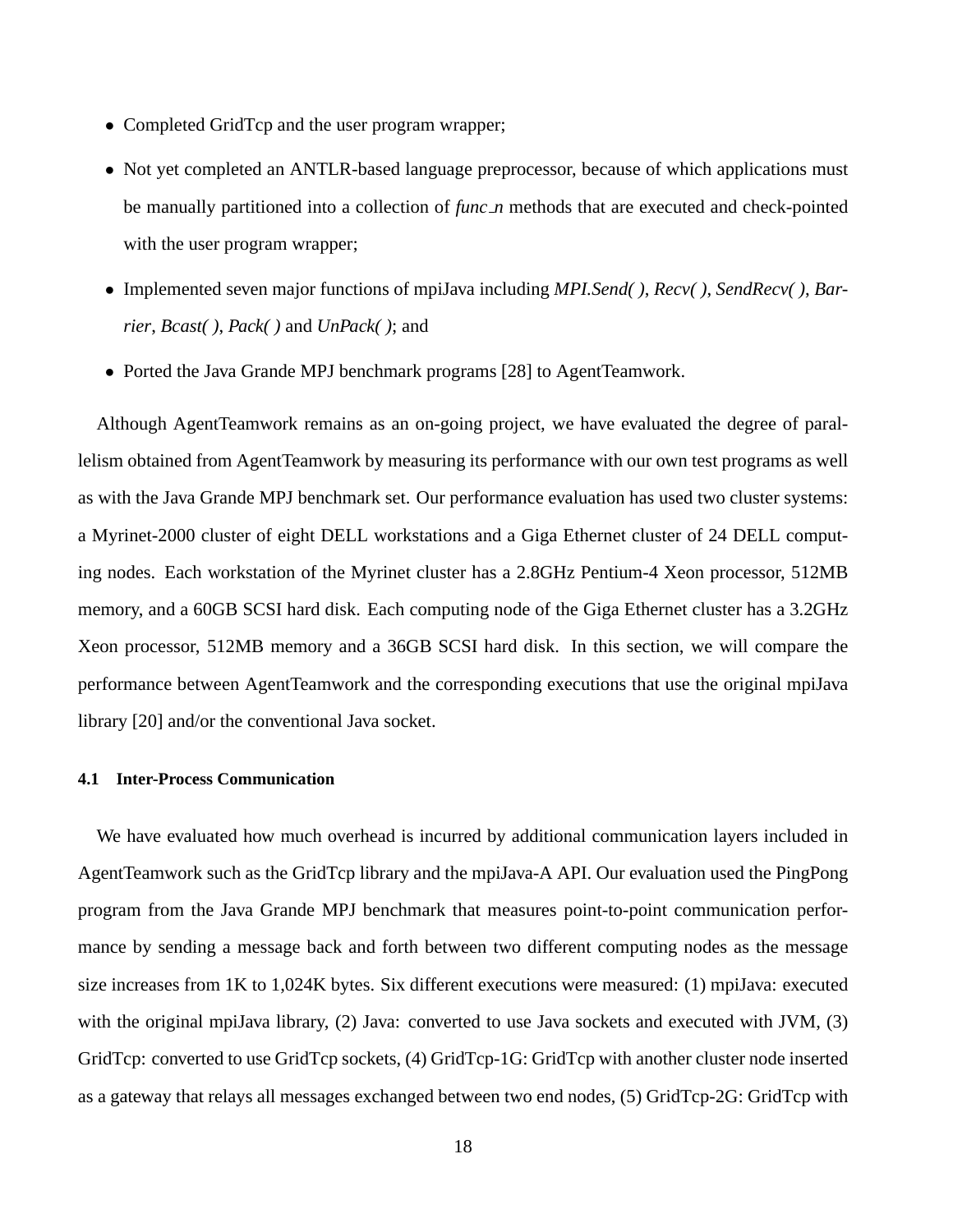two cluster nodes inserted as gateways where all messages must be relayed twice before delivery to the final destination, and (6) mpiJava-A: executed on top of mpiJava-A.

Figures 8-A and 8-B compare the performance of these six versions executed on the Myrinet and Giga Ethernet clusters respectively. Java demonstrated its ideal network bandwidth on both clusters. On other hand, GridTcp increased its bandwidth up through 128K-byte and 256K-byte message transfers on Giga Ethernet and Myrinet respectively, but decreased its bandwidth to 30% of its peak performance on both clusters. Such performance degradation is inevitable, since GridTcp emulates Java sockets and funnels all TCP connections into one connection. GridTcp uses one additional Java thread that reads incoming TCP messages into its queue whenever a user program's main thread is blocked to write large messages. Frequent context switches between the user and GridTcp threads are considered to incur such communication overhead especially for large message transfers.

The original mpiJava showed its 350Mbps and 400Mbps constant bandwidth on Giga Ethernet and Myrinet, whereas mpiJava-A gradually increased its bandwidth and reached 382Mbps and 528Mbps at 1024K-byte message transfers on these clusters respectively, which was actually faster than the original mpiJava. This is because the original mpiJava allocates a new buffer for a message and passes it to the underlying MPI-CH library, which incurs buffer-copying and native-code invocation overheads. Although mpiJava-A inherits all GridTcp overheads, it also fragments a larger message in static buffers, paces their transfers, and thus prevents an excessive number of context switches between the user and GridTcp threads.

GridTcp-1G and GridTcp-2G assume TCP connections established between two different clusters. The figures show that gateway insertions gave a substantial performance drawback as anticipated, which was convincing enough to avoid mapping communication-burst applications over different clusters.

### **4.2 Computational Granularity**

Our next performance evaluation has measured computational granularity when executing three different test programs with mpiJava-A: *MasterSlave*, *Hearbeat*, and *Broadcast*. They repeat a set of floating-point computations followed by inter-processor communication and an execution snapshot. The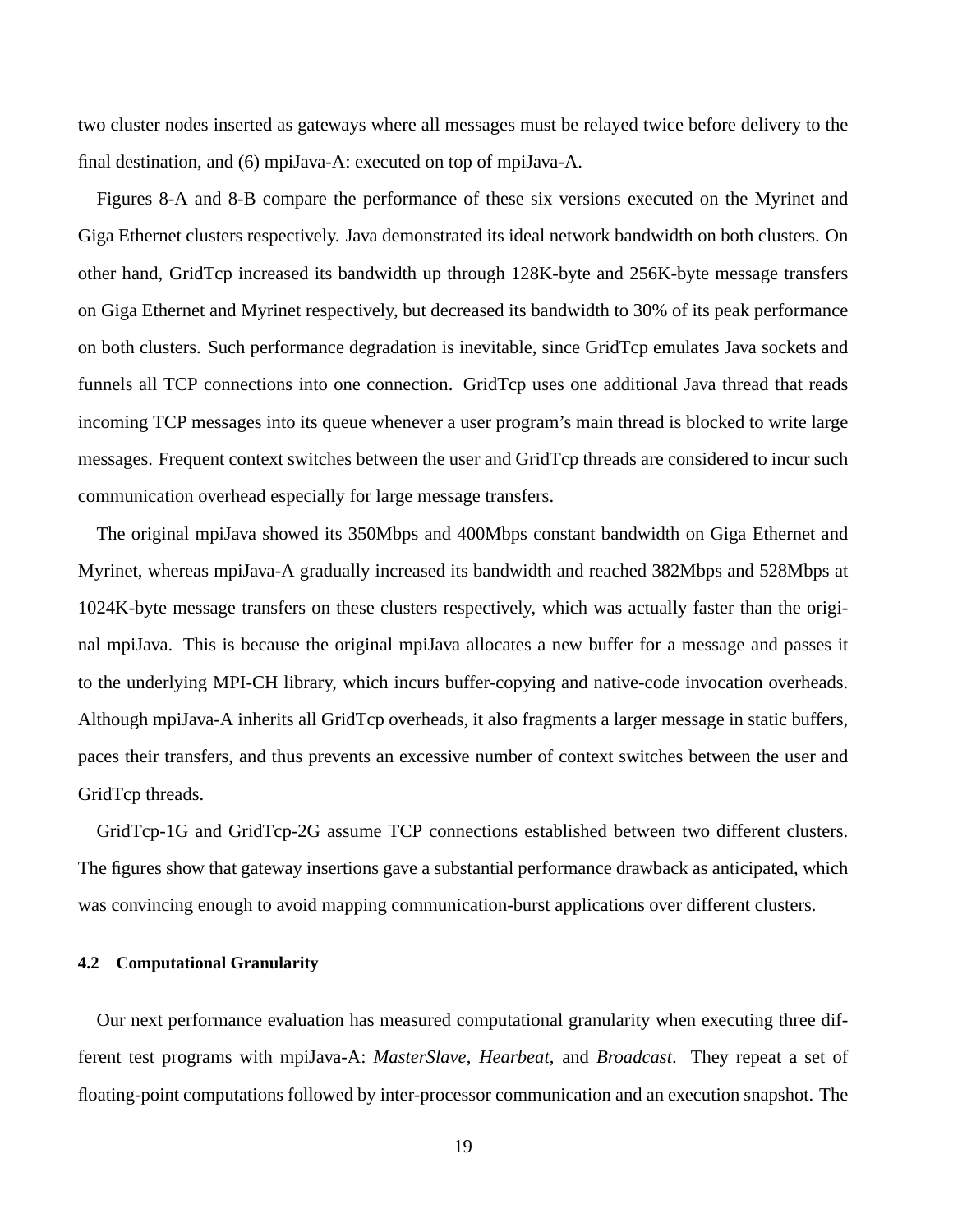

#### **Figure 8. Communication performance**

computation is a cyclic division onto each element of a given double-type array. For instance, if they repeat 1,000 divisions onto 10,000 doubles using *P* computing nodes, their computational granularity is  $10,000,000/P$  divisions per set. Each of these programs has a different communication pattern: (1) in MasterSlave, the master and each slave node exchange their local data; (2) in Heartbeat, each node exchanges their local data with its left and right neighbors; and (3) in Broadcast, each node broadcasts the entire data set to all the other nodes. MasterSlave involves the lightest communication overhead, while Broadcast incurs the heaviest communication overhead.

Figures 9 shows the computational granularity and data size necessary to parallelize MasterSlave, Heartbeat, and Broadcast. In order to use 24 CPUs effectively, MasterSlave and Heartbeat need 100,000 floating-point divisions or 40,000 doubles per each communication and snapshot. On the other hand, Broadcast is too communication intensive to scale up to 24 nodes. With 100,000 floating-point divisions, Broadcast's upper-bound is 16 CPUs.

In summary, we expect that AgentTeamwork can demonstrate its scalable performance not only for conventional master-slave applications but also those based on heartbeat (and pipelining) communication such as distributed simulation.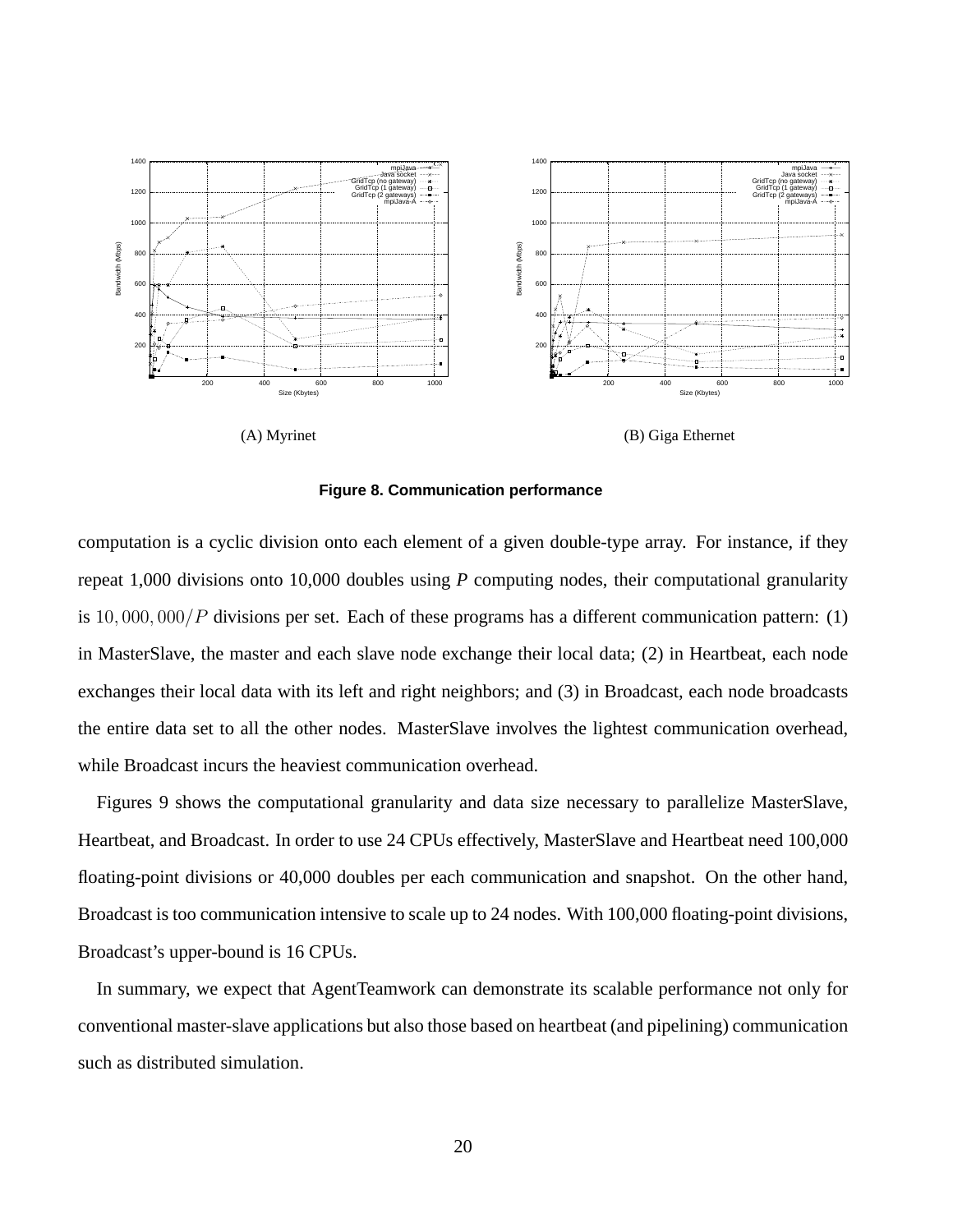

**Figure 9. Computational granularity**

 $\overline{0}$ 

10,000/1,000

10,000/1,000

10,000/10,000

10,000/10,00

10,000/100,000

20,000/1,000

20,000/10,000

20,000/100,000

 $\frac{80}{200}$   $\frac{80}{200}$   $\frac{80}{200}$   $\frac{80}{200}$   $\frac{80}{200}$   $\frac{80}{200}$   $\frac{80}{200}$   $\frac{80}{200}$   $\frac{80}{200}$   $\frac{80}{200}$   $\frac{80}{200}$   $\frac{80}{200}$   $\frac{80}{200}$   $\frac{80}{200}$   $\frac{80}{200}$   $\frac{80}{200}$   $\frac{80}{200}$ 

40,000/1,000

40,000/10,000

1 CPU 8 CPUs 16 CPUs 24 CPUs

1

10

**Time (sec)**

Time (sec)

100

1000

**Heartbeat**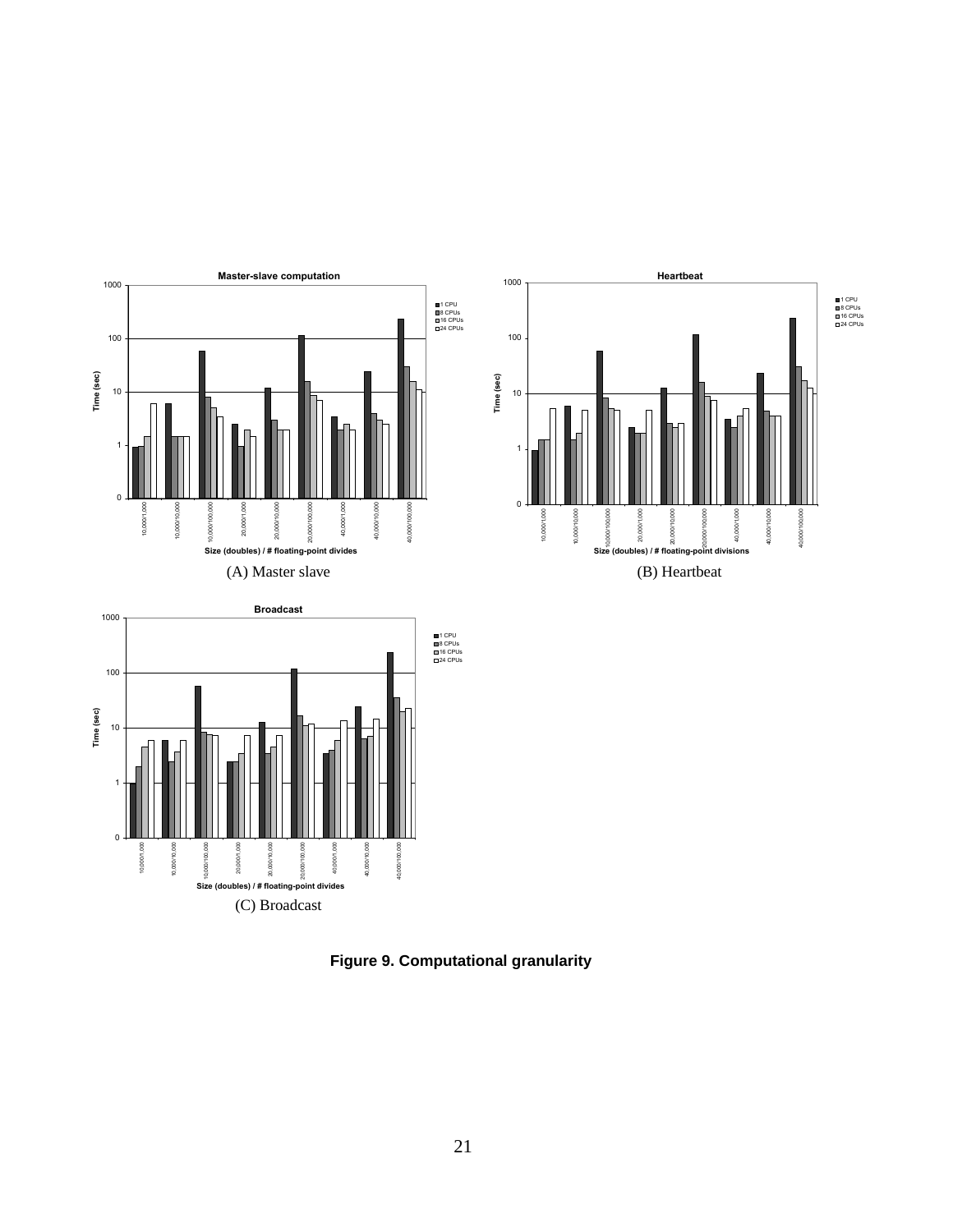| Program            | Section   Description         | Data Size                                           |
|--------------------|-------------------------------|-----------------------------------------------------|
| <b>Series</b>      | Fourier coefficient analysis  | $40.032$ doubles                                    |
| $RayTracer \mid 3$ | 3D ray tracer                 | $600 \times 600$ pixels (360,000 doubles)           |
| MolDyn             | Molecular dynamics simulation | 8,788 particles (8,788 $\times$ 9 = 79,092 doubles) |

#### **Table 1. Sections 2 and 3 of Java Grande MPJ benchmark suite**

#### **4.3 Benchmark Programs**

Using the Java Grande MPJ benchmark suite, we have compared AgentTeamwork with other executions and analyzed AgentTeamwork's overhead.

Since mpiJava-A has not yet implemented all MPI functions, we have ported those programs to Agent-Teamwork by applying these conversions: (1) Java version: the original programs were converted to use conventional Java sockets and executed over a set of statically chosen computing nodes, (2) GridTcp version: the Java version was further modified to use GridTcp sockets and executed over a set of static nodes, and (3) AgentTeamwork: the GridTcp version was dispatched with AgentTeamwork's mobile agents and executed over a set of computing nodes dynamically chosen. In addition, each converted program runs three times and takes an execution snapshot in both the GridTcp and AgentTeamwork versions.

Among eight benchmarks in Java Grande MPJ's sections 2 and 3, we have focused on the three programs (Series, RayTracer, and MolDyn) summarized in Table 1. Their data sizes are adjusted so that their single-processor execution completes around the range of 250 and 300 seconds. This corresponds to the computational granularity of 100,000 floating-point divisions performed on 40,000 doubles discussed in Section 4.2. We made our benchmark selection based on the following two criteria. First, all benchmarks except Series and RayTracer involve frequent *broadcast/allreduce*-type communication or integer/long-based computation and therefore it is not worth while to increase their data size. In fact, our Java and GridTcp versions did not demonstrate their scalability even with eight CPUs. The other reason is that, despite its *allreduce* communication, MolDyn is a distributed simulation program and therefore one of our target applications. Analysis of MolDyn will contribute to AgentTeamwork performance improvement.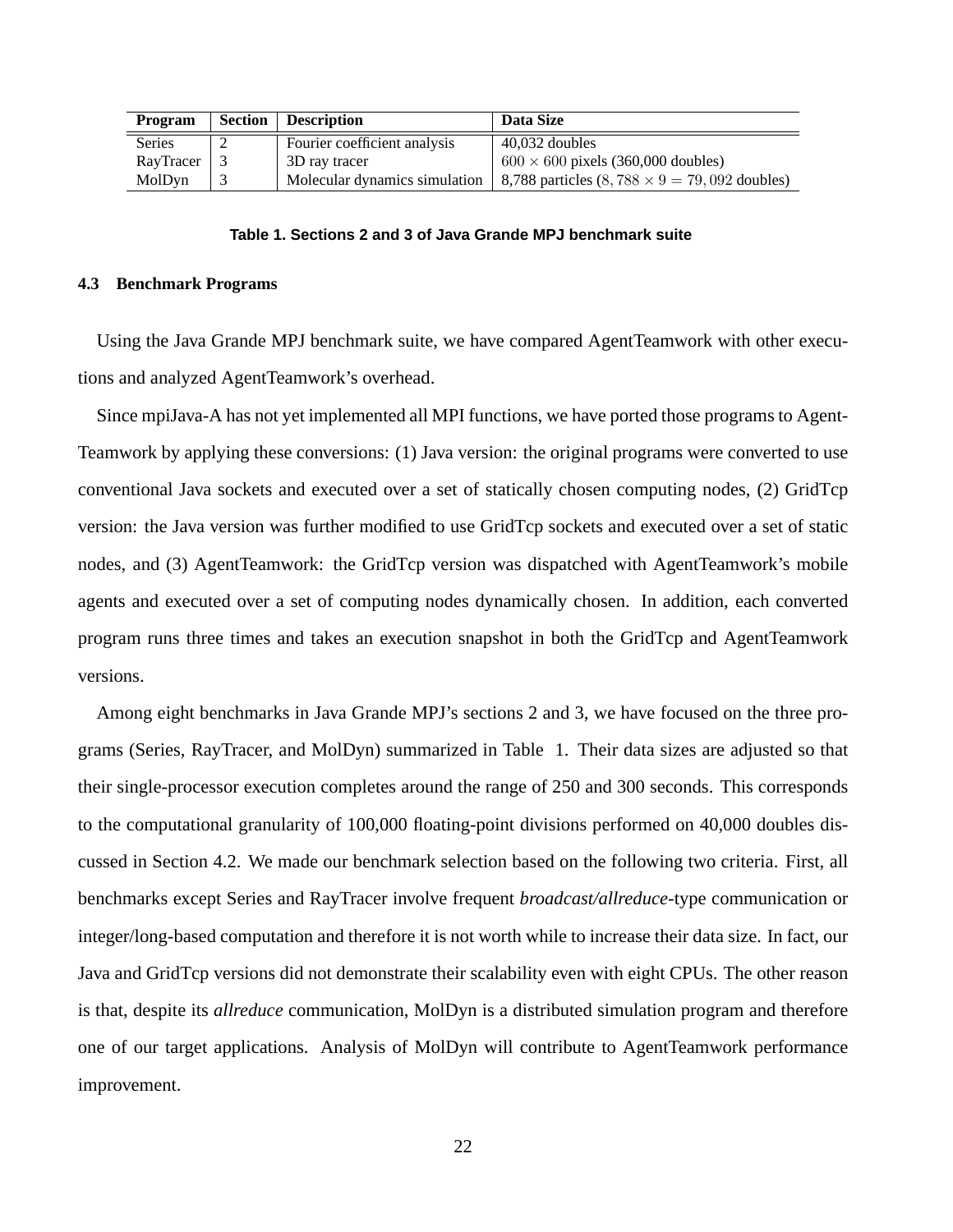

**Figure 10. Series: Fourier coefficient analysis**

Figure 10-A compares the execution time of Java, GridTcp and AgentTeamwork when running Series that computes 40, 032/ #nodes coefficients at a different processor and collects all results at the master node. Since this is a master-slave program, both Java and GridTcp have demonstrated ideal performance, while performance improvement gradually slowed for AgentTeamwork as the number of computing nodes increased. Figure 10-B depicts an analysis of AgentTeamwork overhead. Although agent deployment dominates the entire overhead, its overhead is stable around 60 seconds in a transition from 16 to 24 nodes. This is the positive effect of deploying agents in a hierarchy.

Figure 11-A depicts an execution of RayTracer that renders a 64-sphere scene at  $600 \times 600$  pixels with multiple processors, calls *MPJ.allreduce( )* to compute a global checksum, and collects results at rank 0. As with Series, Java and GridTcp's performance results were almost identical, whereas AgentTeamwork increased its substantial overhead. However, RayTracer's snapshot and communication overheads are actually smaller than Series. This occurs because the allreduce operation is only applied to the checksum variable, collected results are integer-type screen variables, and pixels are locally generated. Due to these performance merits, snapshot/disk-writing overheads are almost invisible for AgentTeamwork, as shown in Figure 11-B. The results also demonstrated that the agent deployment overhead remained around 55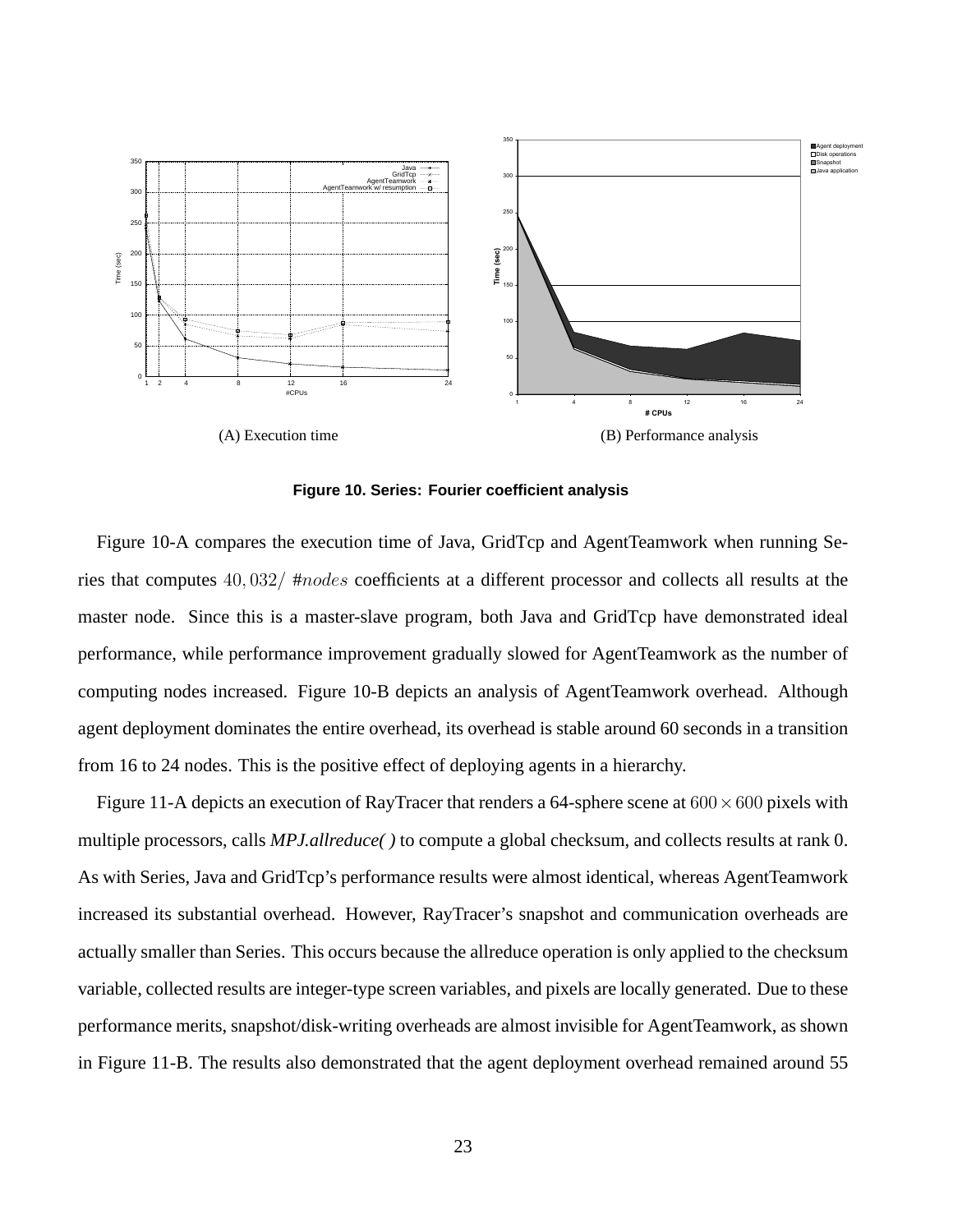

**Figure 11. RayTracer: 3D ray tracer**

seconds beyond a 12-node execution.

Figure 12-A presents execution results of MolDyn that models 8,788 particles interacting under the Lennard-Jones potential in a cubic space, calculates a particle force for 50 cycles, and exchanges the entire space information among processors every cycle. Unlike the previous two benchmarks, GridTcp and AgentTeamwork displayed increasing communication and agent-deployment overhead respectively, whereas Java demonstrated scalable performance. As shown in Figure 12-B, we have also measured each of AgentTeamwork's overhead factors. (Note that some overheads actually overlapped since the sentinel agent performs check-pointing, disk-writing, and application execution with multiple threads.) Although the agent deployment overhead was again upper bounded at approximately 50 seconds, the GridTcp communication and disk operations have increased their overhead. The main reason is that MolDyn resembles the Broadcast test program in Section 4.2, (i.e., our worst-case test program). Although a subsimulation space allocated to each node is considerably larger, the original benchmark unnecessarily forces each node to broadcast the entire collection of spatial data to all the other nodes. We expect that MolDyn will demonstrate its scalable performance on AgentTeamwork, once it is rewritten to direct each computing node to send only its local data to the others or just its left/right neighbors.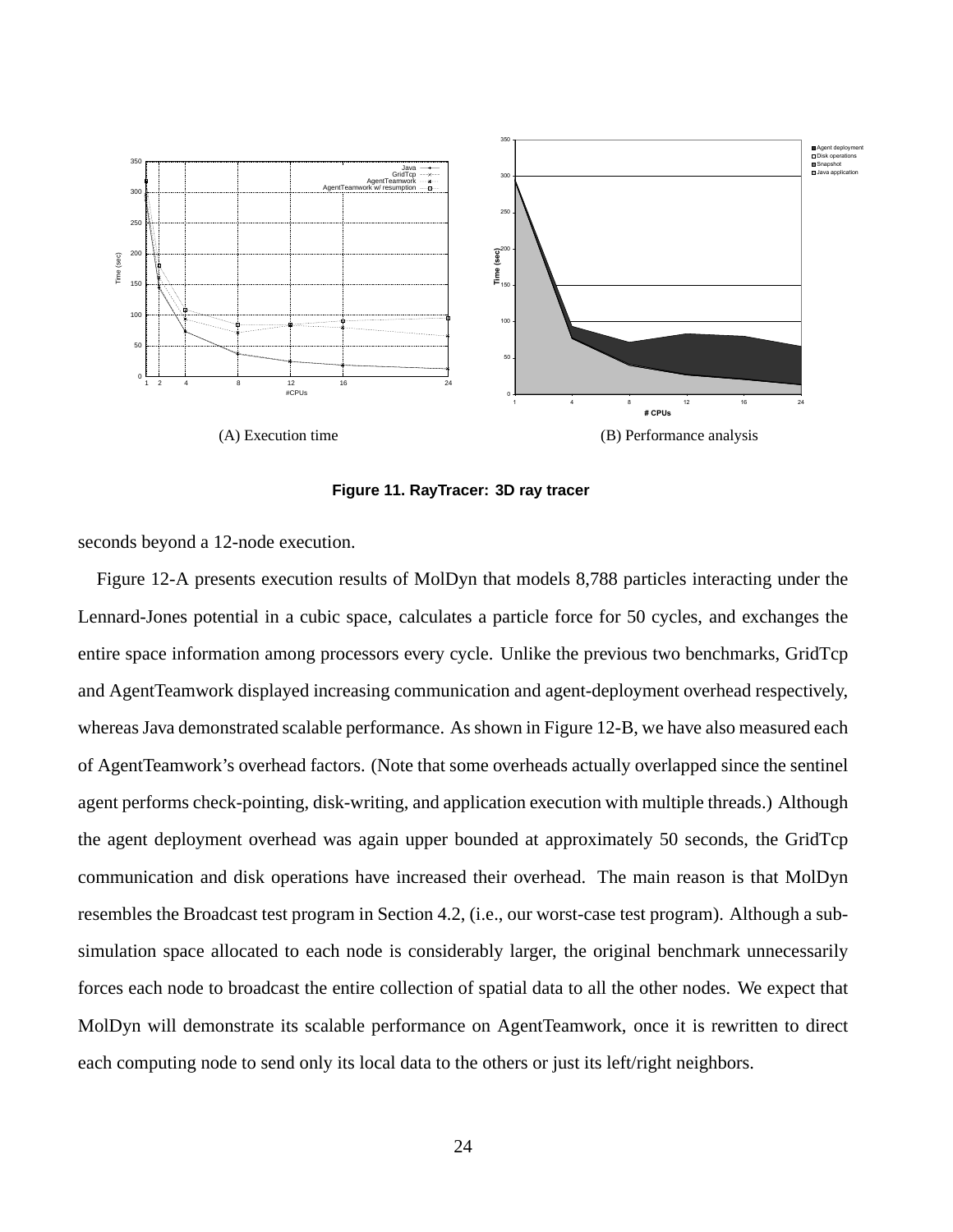

**Figure 12. MolDyn: Molecular dynamics**

As our last experiment, we intentionally crashed a sentinel agent while we were running the Agent-Teamwork version of Series, RayTracer and MolDyn. We expected AgentTeamwork to automatically resume the crashed agent at a new node and our expectation was met. The experiment killed the sentinel with rank 0 immediately after the agent had taken an execution snapshot. This was done so we could focus on job resumption overheads, although rank 0, as the master process, affects TCP connections with all the other processes. Figure 13 shows the additional time required for a process resumption (mostly between 5 and 20 seconds) when we used 1 to 16 computing nodes. However, the overhead increased with 24 nodes since rank 0 had to re-establish TCP connections with all the other processes. Note that MolDyn's sequential program completed faster with a sentinel crash than a normal execution. This is because the resumed computation no longer needed to share computing resources with a bookkeeper agent.

The worst-case scenario is an agent crash just prior to a checkpoint. We anticipated that such an overhead would be those shown in Figure 13 plus execution time between two consecutive snapshots. However, as plotted in Figure 12-A as MolDyn's worst-case resumption, the actual overhead was better than our estimation when using two or more processors. Since GridTcp has saved previous inter-process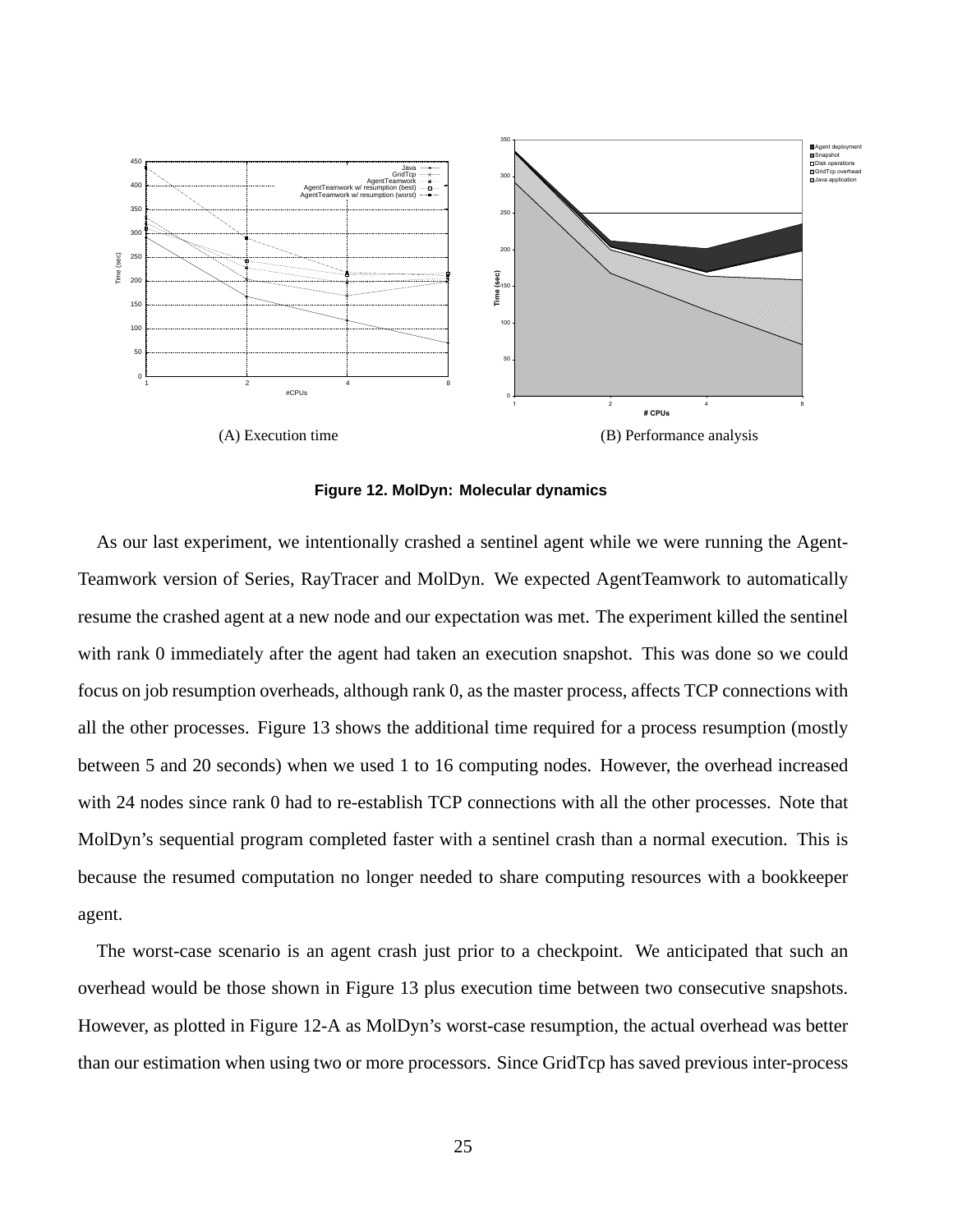

**Figure 13. Overhead of process resumption**

messages in its snapshot, the restarted process can recover the lost computation without contacting the other processes.

In summary, three requirements must be met to make AgentTeamwork competitive: (1) the computational granularity needs  $40,000$  doubles  $\times$  10,000 floating-points in order to hide communication and snapshot overheads; (2) applications should avoid combinations of massive and collective communication as illustrated in our Broadcast test program; and (3) the execution length needs to be at least three times larger than the computational granularity to compensate for agent deployment overhead.

# **5 Related Work**

In this section, we differentiate AgentTeamwork from its related work in terms of (1) system architecture, (2) mobile agent execution platforms, (3) job scheduling, (4) snapshot maintenance, and (5) check pointing.

### **5.1 System Architecture**

Globus[9] is the most well known toolkit used to implement grid-computing middleware systems. It facilitates directory/monitoring service, resource scheduling, data replication and security service in its MDS, GRAM, DRS and GSI components respectively. Middleware systems using Globus include Con-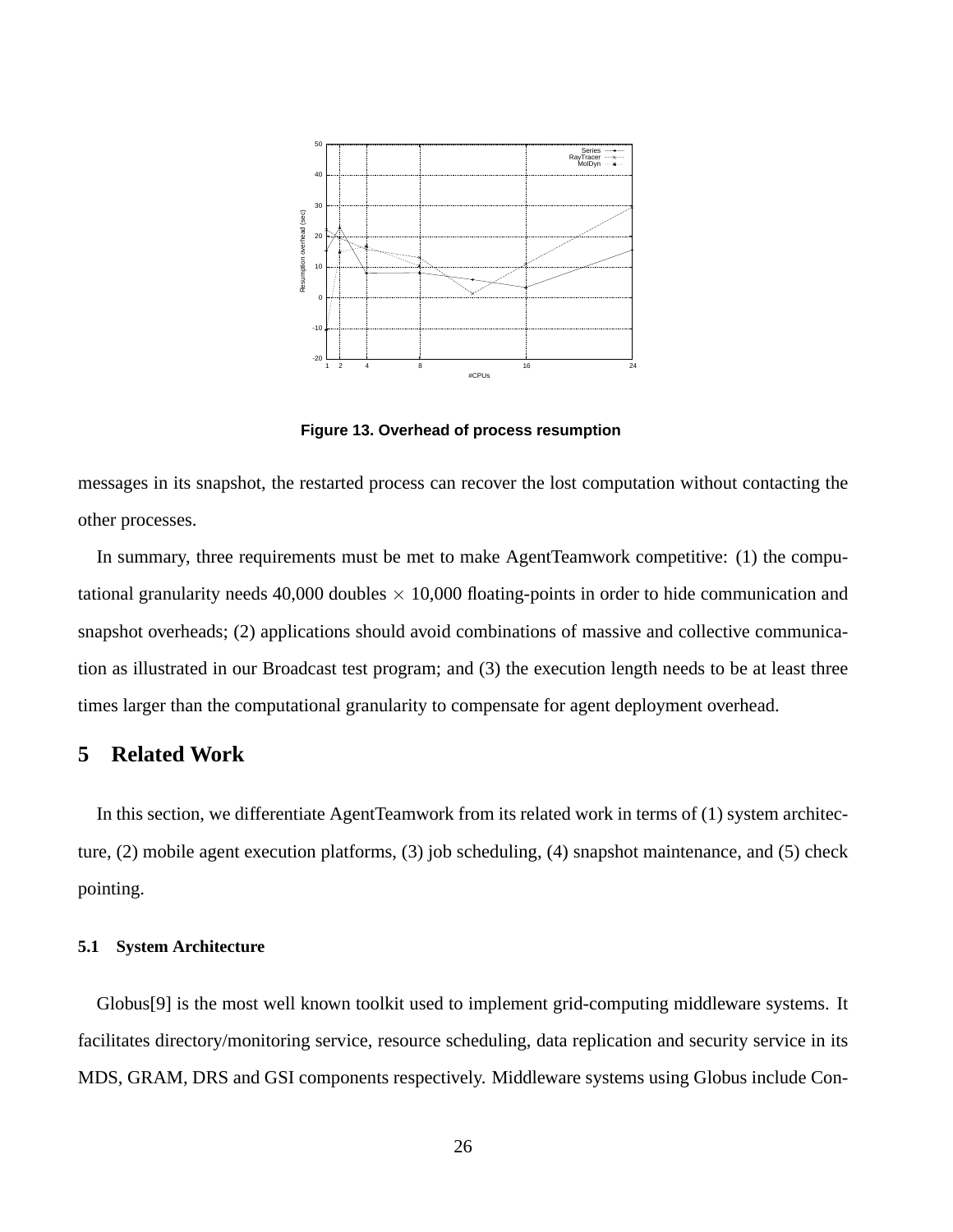dor [6], Ninf [27], and NetSolve[23]. Condor supports high throughput computing by check-pointing, resuming, and migrating master-slave or parameter-sweep jobs with Unix state-capturing functions. Ninf and NetSolve implements optimized RPC-based computation by dynamically allocating the best-fitted servers to their applications. Another system example, while not using Globus, is Legion that is based on its own object-oriented architecture and currently commercialized as Avaki[15]. In most cases, their target users seem to be those who can submit and manage their jobs from a central server, though some of their resource discovery and scheduling schemes are hierarchical or decentralized.

On the other hand, mobile-agent-based middleware can take advantage of agents' inherent parallelism and navigational autonomy that allows distributed job management. However, as mentioned in Section 1, most systems have not yet departed from the use of a central server. For instance, Catalina assigns to each application an application-delegated manager (ADM) that deploys *task* agents, each managing a process execution at a different machine but returning all process snapshots to ADM [16]. Similarly in J-SEAL2, a client user contacts an *operator*, a job-coordinating server that dispatches his/her job with a *deployment* agent to available *donator* sites where a *mediator* process launches, monitors, suspends, and resumes a user process [3].

Contrary to those, AgentTeamwork aims at maximizing the benefits of mobile agents so as to support decentralized job submission, autonomous job migration, distributed snapshot management, and fault tolerance as allowing various programming models not necessarily restricted to the master-slave model.

### **5.2 Mobile Agents**

Other mobile agent platforms intended for use in a grid computing environment could include IBM Aglets[18], Voyager[22], D'Agents[13], and Ara[21]. We consider four areas of functionality, and explain how UWAgents is distinctive in these areas.

The first area is agent naming and communication. Consider the AgentTeamwork scenario in which a sentinel agent transfers a snapshot to its corresponding bookkeeper. In order to execute this transfer, the sentinel must first be able to find the correct bookkeeper. D'Agents and Ara give a new agent a server-dependent and unpredictable agent identifier, because of which we cannot systematically correlate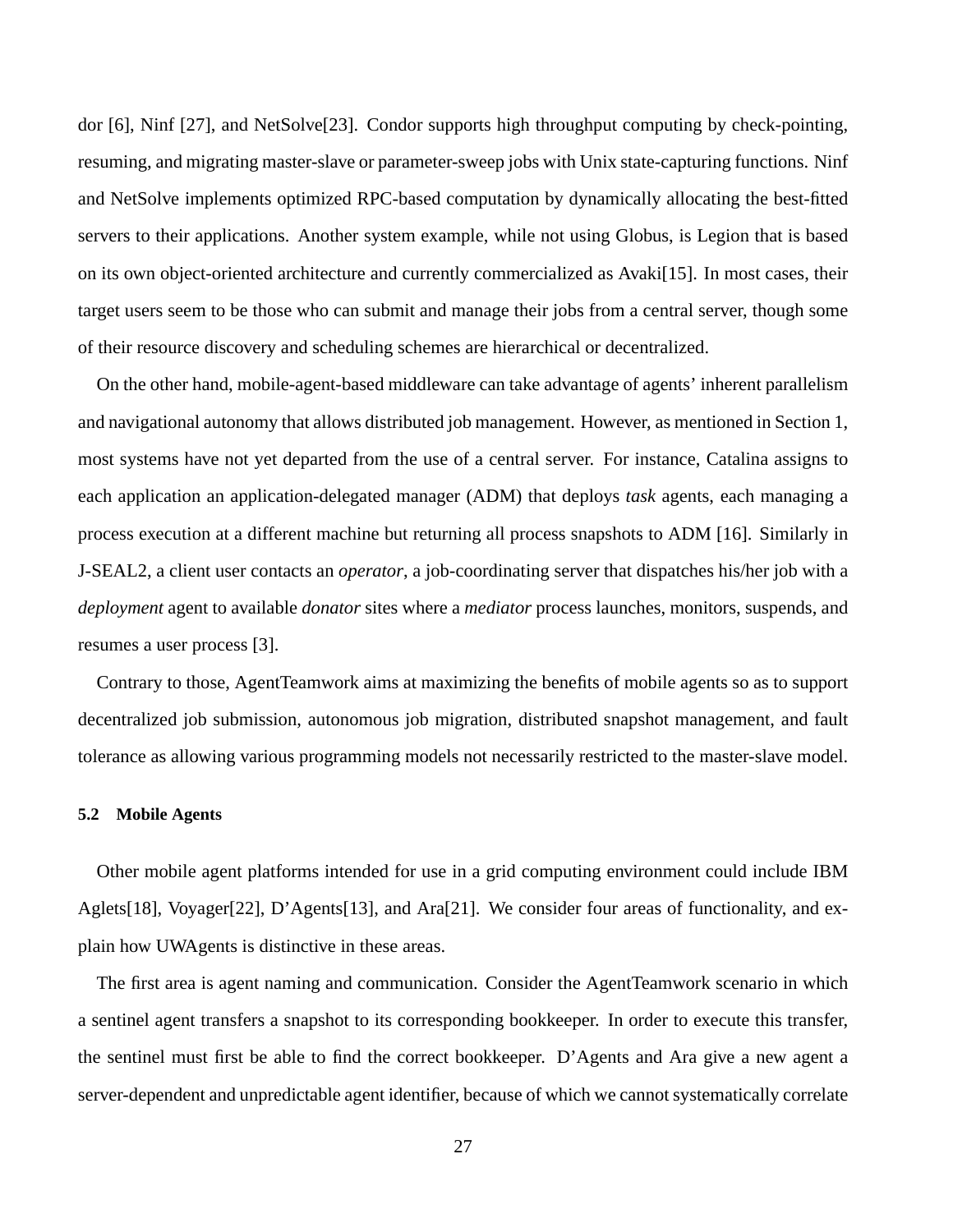the bookkeeper with a given identifier. IBM Aglets uses the AgletFinder agent that registers all agent identifiers, which on the other hand requires all agents to report to AgletFinder upon every migration. Voyager identifies an agent through a conventional RPC-naming scheme that must however distinguish all agent names uniquely regardless of their client users. Therefore, each user must carefully choose a unique agent name. On the other hand, the UWAgents naming scheme facilitates this process as follows. Since both the sentinel and the bookkeeper are spawned by the same commander, they are siblings. Their agent identifiers can be calculated by a simple formula based on their position in the agent tree rooted at the commander that is created when the user first injects a job. Sibling agents communicate with each other through their parent, and parent agents automatically delay their termination until all of their siblings have terminated. Combined with the agent ID calculation, this guarantees that the sentinel will be able to find the bookkeeper that it wants to send the snapshot to.

The second area of interest is synchronization. Consider the scenario in which a commander agent wants to wait until all the sentinel and bookkeeper agents involved in its job have terminated. In IBM Aglets, a parent agent can use the *retract* function so as to take all its children back to it, though the parent still must terminate them one by one. Ara allows all agents to be terminated at once with its *ara kill* command. Needless to say, the calling agent itself will be terminated as well. In D'Agents and Voyager, cascading termination or synchronization must be implemented at the user level. In UWAgents, because of the way the agent tree is constructed, all of these agents are the descendants of the commander. Therefore, the commander can determine that a job has completed simply by checking the state of its descendants. To implement this check, the commander (or any parent agent) attempts to send a notification message to each of its children, and counts the number of successes. When this number reaches zero, the commander knows that the job has completed. Because of the delayed termination rule described above, each parent only needs to check one level below itself, since it knows that its children will check their children before terminating.

The third area of interest is security. Consider the scenario in which a sentinel agent accidentally or maliciously attempts to communicate with another user's application, such as the bookkeeper agent associated with another sentinel. Although the other mobile agent platforms mentioned above use various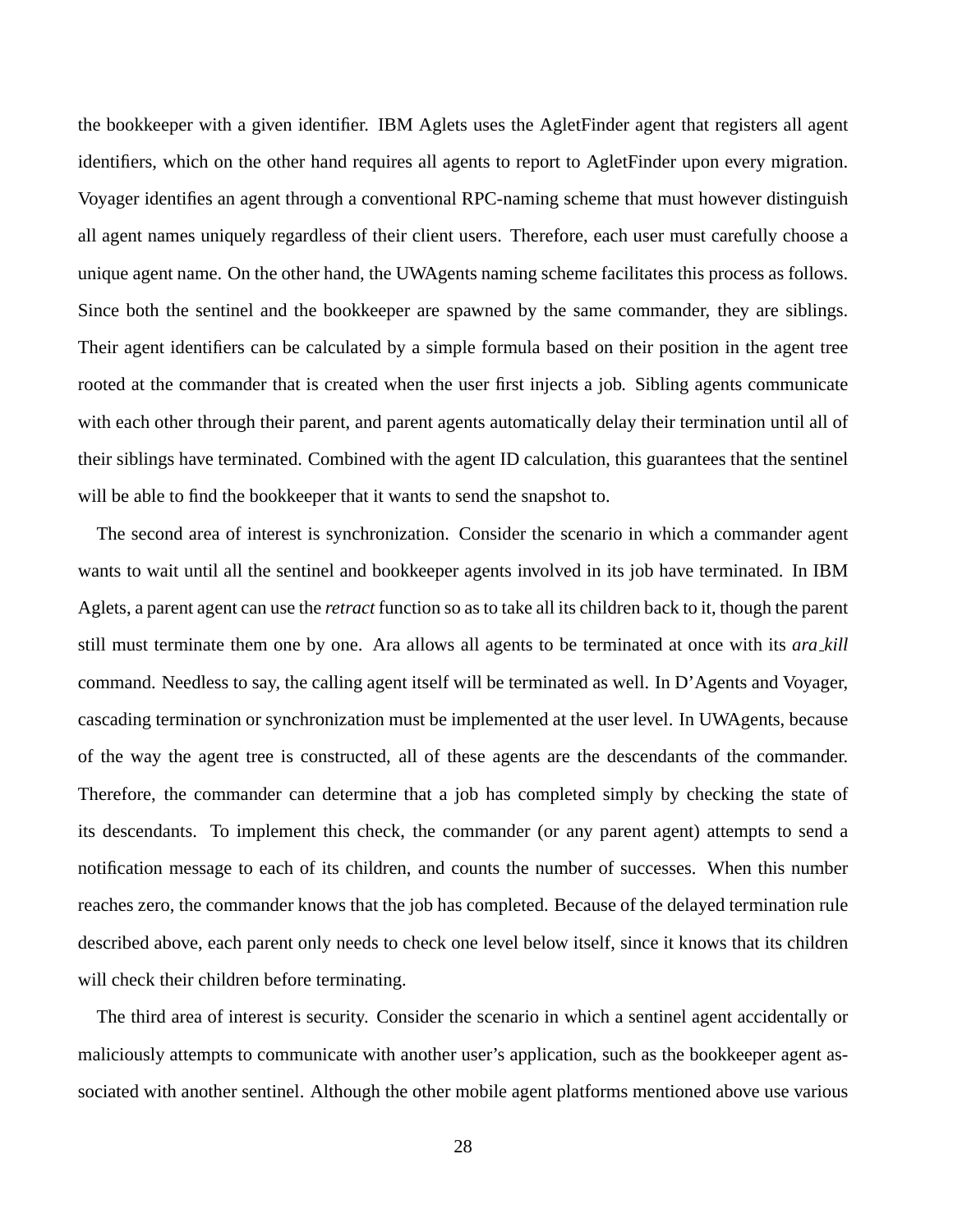security features such as Java byte-code verification, the allowance model, the currency-based model, and the CORBA security service, they have not focused on agent-to-agent security. On the other hand, UWAgents enforces such security in that agents in different domains are prohibited from communicating with each other using its messaging facility.

The final area of interest is job scheduling. Since multiple agents are allowed to migrate to the same node, it would be useful to be able to make decisions about when to run processes based on conditions at the current node. As described in Section 3, UWAgents implements a scheduler at each UWPlace. The other mobile agent platforms were released without a native scheduling mechanism, though IBM Aglets now has an add-on called Baglets to address this problem [12].

### **5.3 Job Scheduling**

Job scheduling in grid systems has been well surveyed in [17] and can be categorized into centralized, hierarchical, and decentralized scheduling.

Centralized scheduling eases resource management and co-allocation, while implying disadvantages such as the lack of scalability and fault tolerance. For instance, Condor [6] uses a central *ClassAd* matchmaker that maintains a pool of computing resources. To overcome the disadvantages of centralized scheduling, Condor allows a matchmaker and a user to forward his/her computing request to another matchmaker through the gateway flocking mechanism.

Hierarchical scheduling addresses the scalability and fault-tolerance issues by having high and low level schedulers manage the global and local resources respectively, as retaining the ability of resource co-allocation. AppLes [31] collects resource information from Network Weather Service (NWS) [34] running at each computing node, and dispatches parameter-sweep tasks to lighter nodes, each scheduling their actual execution in local<sup>4</sup>. Other system examples include Legion [29] and  $2K$  [19].

Distributed scheduling has no focal point in resource scheduling and can be, for instance, implemented by a pair of local and meta schedulers at each computing node as in [25]. Jobs are locally submitted to a meta-scheduler that exchanges load information with other nodes, are dispatched to a remote node

<sup>&</sup>lt;sup>4</sup>[17] has classified AppLes in a distributed job scheduler from the organizational view point.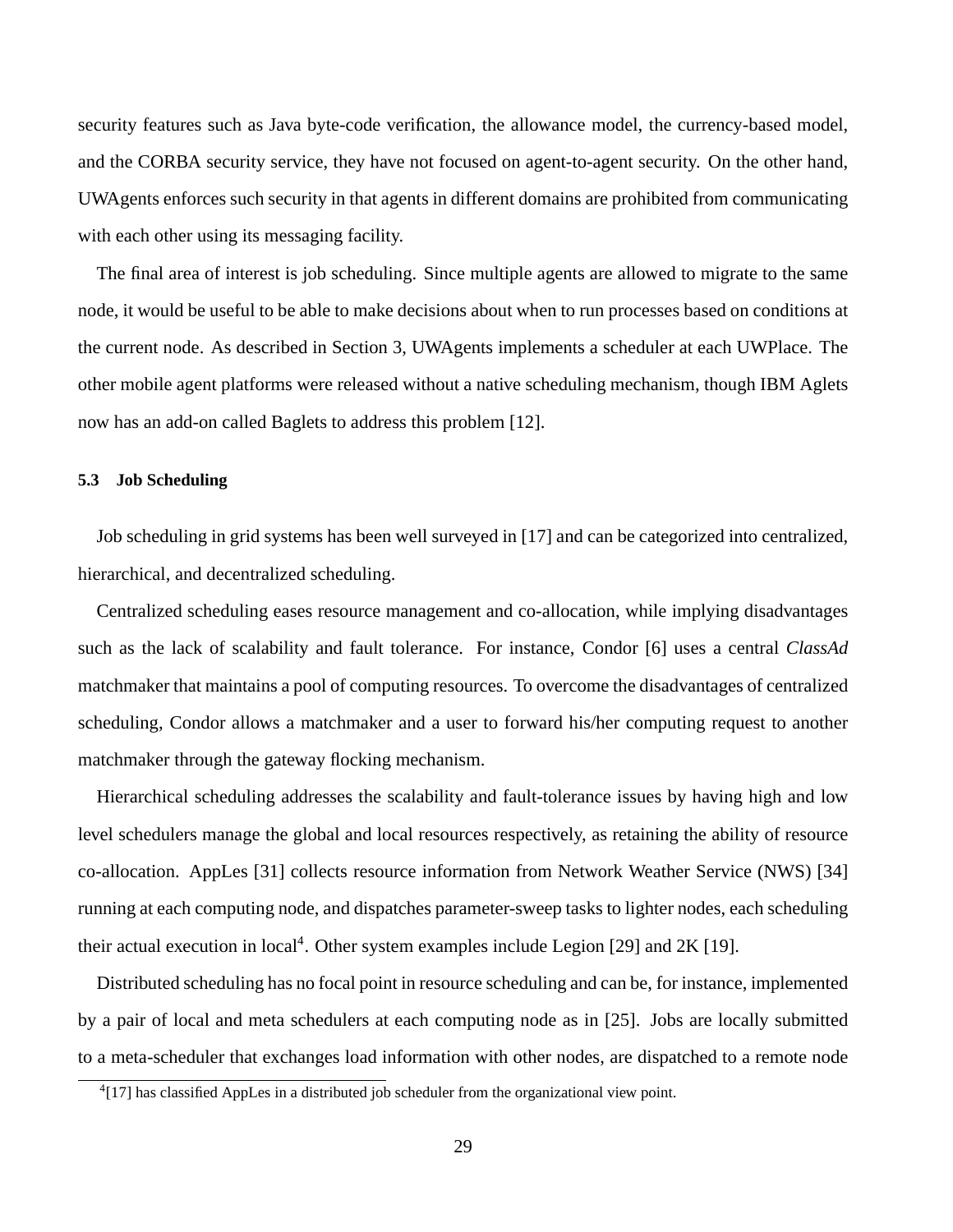considered of as being light-loaded, and are scheduled by its local scheduler. To alleviate heavy metascheduler communication, nearest-neighbor and random-node probing algorithms are used to restrict the number of remote nodes each scheduler can contact [7]. Grid systems based on distributed scheduling include Ninf [27], MOL [11], and Bond [2]. Ninf allows each user to specify a static pool of remote servers to run his/her job. MOL uses MARS (Metacomputer Adaptive Runtime System) that runs at each node to acquire a program's runtime behavior, to monitor network performance, and to migrate jobs to other MARS schedulers [10]. Bond deploys mobile agents that negotiate resource allocation with remote schedulers, based on computational economy or bidding [4].

In AgentTeamwork, each resource agent downloads XML-based resource files from a common ftp server (thus in a centralized scheme), and thereafter repeats probing remote nodes with its child agents independently similar to NWS. Each sentinel agent negotiates job execution with its local computing node as in Bond [2] in a decentralized manner and migrates to one of the unused nodes in its itinerary.

#### **5.4 Snapshot Maintenance**

The main concern with snapshot maintenance is where to back up execution snapshots in preparation for future process retrieval. The simplest solution, as used by many systems, maintains all execution snapshots into a primary server or NFS which may suffer from performance bottleneck and low fault tolerance. J-SEAL2 permits each mobile agent to maintain its process snapshot locally, which is however zero fault-tolerant to each process if its local site has been crashed.

The availability of process snapshots can be generally enhanced by active copy and quorum-based protocols [24] that distribute copies of each snapshot to available backup servers. However, when it comes to AgentTeamwork, each sentinel agent needs to keep track of all bookkeeper agents that may even repeat their migration. In addition, any bookkeepers may fail in receiving process snapshots during their migration or suspension, because of which sentinels would need to desperately search every bookkeeper for their latest snapshot.

As a simplified solution, AgentTeamwork sends a process snapshot from each sentinel to its corresponding bookkeeper that further reroutes the snapshot to other two. This scheme avoids performance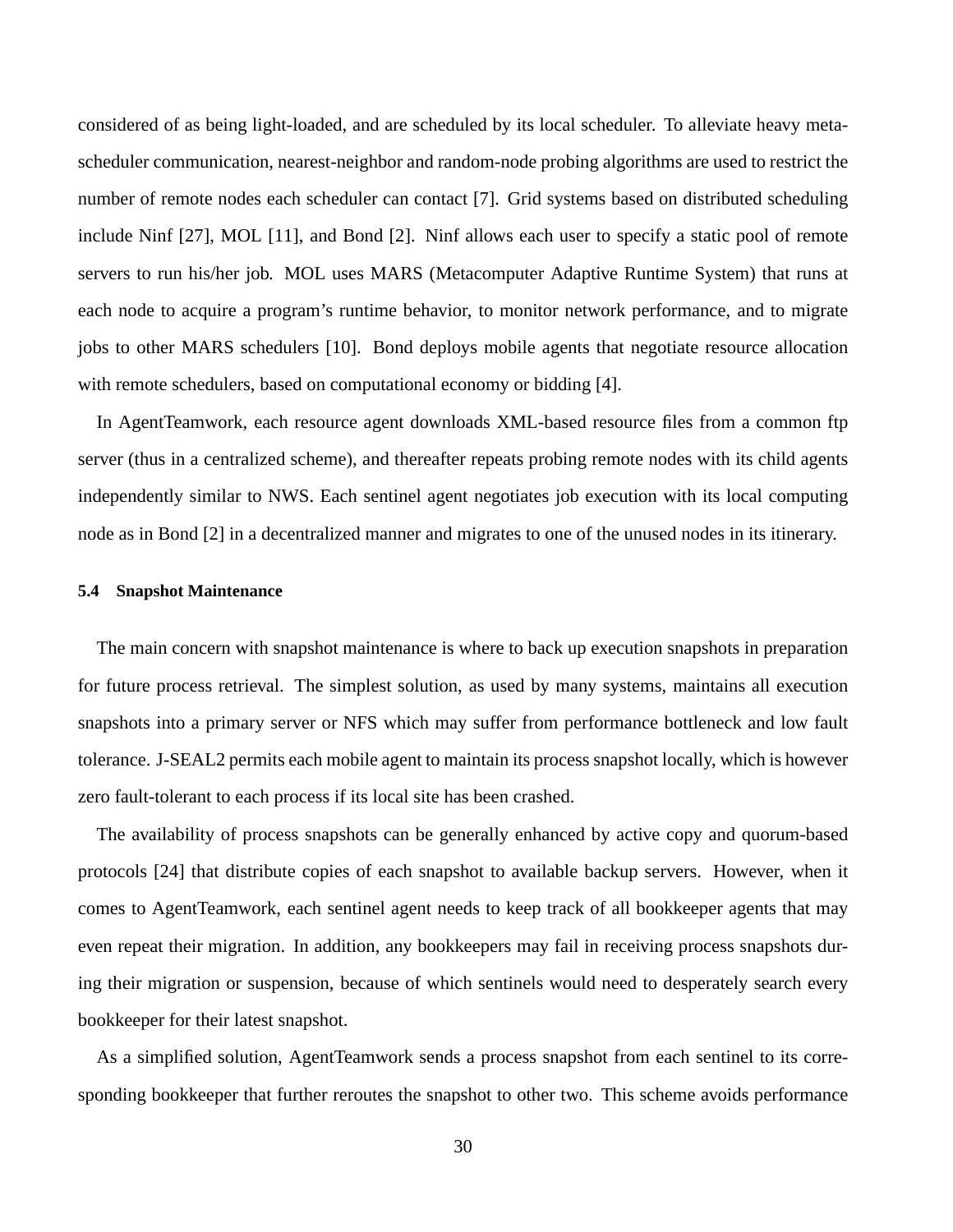bottleneck as in the primary server model, zero fault-tolerance as in J-SEAL2, and exhaustive snapshot search as in the active-copy protocol. The drawback is that a snapshot may not be retrieved if all the three bookkeepers maintaining it have been crashed at once, which we anticipate might rarely happen.

# **5.5 Job Check-Pointing**

The simplest check-pointing is to depend on each application that must specify which data to save. For instance, MPI applications in Legion [29] need to save their own data with *MPI FT Save*. A crashed application completely restarts from the top of the *main* function, upon which the application itself must call *MPI FT Restore* as directed from *MPI FT Init*. DOME [1] and Condor [6] resume a user application from the last checkpoint using Unix state-capturing functions. In other words, they can save an application's program counter as well as their user data.

The major drawback is that these systems do not save in-transit messages which in turn means no recovery from a crash in inter-process communication. (Note that DOME need not even handle it, since all communication takes place as an object call and therefore only objects must be saved.) The Condor MW project has focused on the master-worker model where the MW library in a master process keeps track of and retrieves connections to all its worker processes [5]. However, inter-worker communication is not yet retrievable due to the lack of snapshots taken at each worker.

Rock/Rack has facilitated reliable TCP connections by wrapping actual socket connections and buffering in-transit data in a user address space [35]. Using Rock/Rack, a user process can reestablish a TCP connection to its "migrating" peer process, provided it is informed of this peer's new IP address. Although any communication among migrating processes is technically re-connectible by combining Condor and Rock/Rack, users are forced to develop mobile-aware applications, (which periodically check occurrences of migration and inform a peer process of a new IP address).

AgentTeamwork takes function-based snapshots and resumes an application from the last function call. Similar to Rock/Rack, in-transit messages over TCP connections are logged by the GridTcp library and the user program wrapper. The difference is that our mobile agents take care of automatic TCP reconnections, so that applications are completely relieved from mobile awareness. Unlike Condor-MW,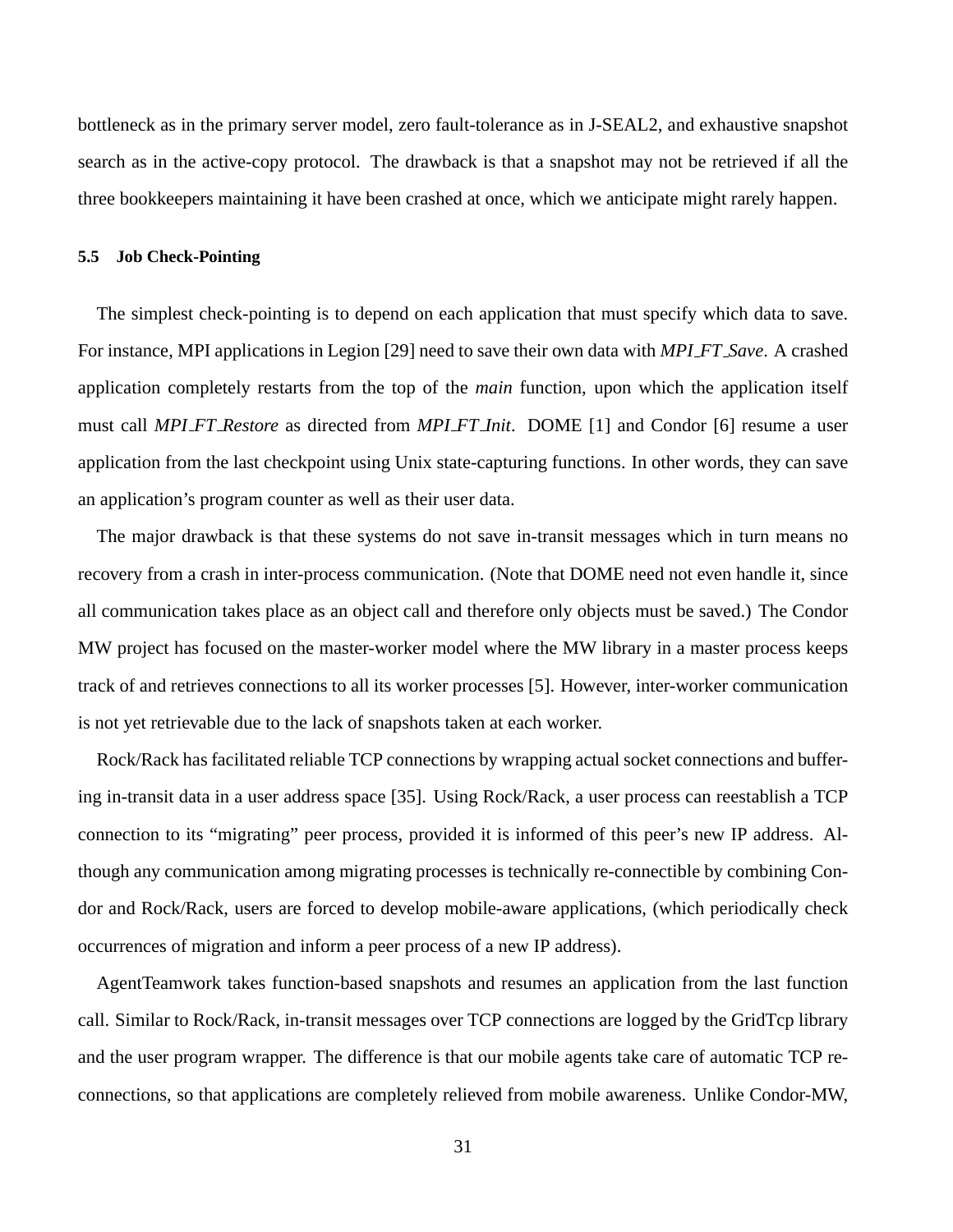AgentTeamwork does not restrict applications to the master-slave model for job check-pointing.

# **6 Conclusions**

We have focused on a group of grid-computing users who have no means to share a central cycle server or need to develop applications in a wider range of programming models such as distributed simulation. AgentTeamwork provides those users with a decentralized job execution and fault-tolerant environment in that mobile agents are deployed over Internet to manage a job in their hierarchy. In this paper, we have presented the execution model and implementation techniques of AgentTeamwork. Our analysis demonstrates AgentTeamwork's competitive performance for parallel applications that are characterized by its computational granularity of 40,000 doubles  $\times$  10,000 floating-points, moderate data transfers not combined with both massive and collective communication, and its long execution, (i.e., as three time large as its computational granularity). Finally, our future work will focus on the following three areas:

- 1. *UWAgents enhancement:* To utilize GridTcp's over-gateway communication feature, we need to enable UWAgents to dispatch agents over different clusters. We must also pay more attention to enhancing UWAgents' security features for the practical use of AgentTeamwork.
- 2. *Programming support:* We will complete our mpiJava API implementation and design a language preprocessor so that applications are fully described with mpiJava's API and automatically partitioned into a collection of check-pointed functions.
- 3. *Job scheduling algorithms:* We will put job priority and priority aging in sentinel agents so that, when colliding at the same node, they can negotiate their job execution with each other and decide whether to wait for their turn or migrate to another node if they have a lower priority. Another improvement in AgentTeamwork is to statically allocate future destination nodes to each agent. This scheme will prevent migrating agents from choosing the same destination node from their itinerary, which alleviates agent collisions and negotiations.

We feel that work in these three areas will enhance AgentTeamwork's practicability in grid computing.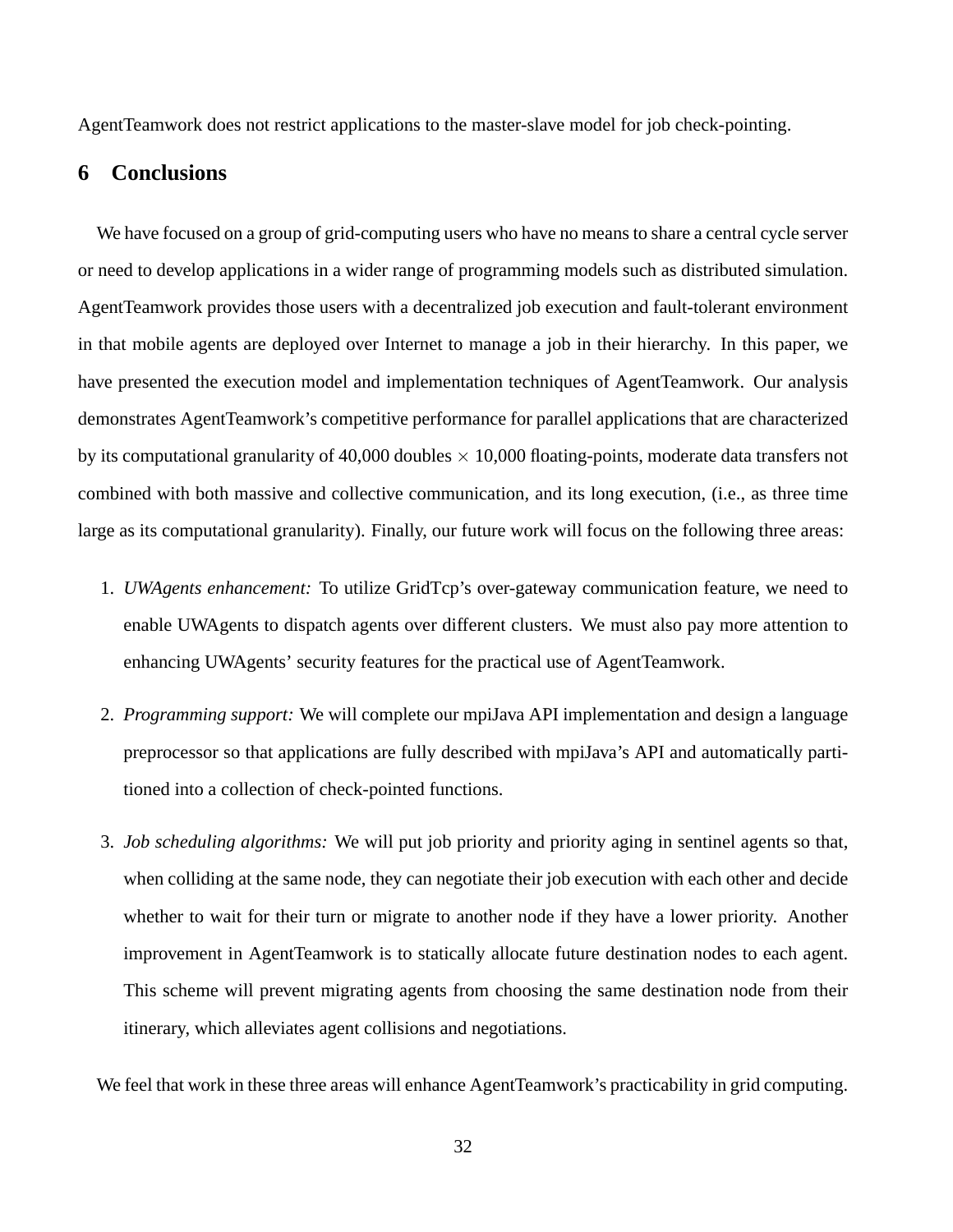# **Acknowledgments**

This research is fully supported by National Science Foundation's Middleware Initiative (No.0438193). We are very grateful to UWB CSS students and graduates Zhiji Huang, Ryan Liu, Enoch Mak, Eric Nelson, Shane Rai, and Duncan Smith, for their programming contributions to the UWAgents, eXist interface, and AgentTeamwork implementation. We also thank Suzanne Schaefer for useful discussions.

# **References**

- [1] Jose Nagib Cotrim Arabe, Adam Beguelin, Bruce Lowekamp, Erik Seligman, Mike Starkey, and Peter Stephan. Dome: Parallel programming in a distributed computing environment. In *Proc. of the 10th International Parallel Processing Symposium – IPPS'96*, pages 218–224, Honolulu, HI, April 1996. IEEE CS.
- [2] Ladislau Bölöni. The bond 3 agent system. White paper, School of Computer Science, University of Central Florida, 2002.
- [3] W. Binder, G. Scrugendo, and J. Hulaas. Towards a secure and efficient model for grid computing using mobile code. In *Proc. of 8th ECOOP Workshop on Mobile Object Systems: Agent Application and New Frontiers*, Malaga, Spain, June 2002.
- [4] Thomas Casavant and Jon Kuhl. A taxonomy of scheduling in general-purpose distributed computing systems. *IEEE Transaction on Software Engineering*, Vol.14(No.2):141–154, February 1988.
- [5] Condor MW Homepage. http://www.cs.wisc.edu/condor/mw/, 2004.
- [6] Condor Project. http://www.cs.wisc.edu/condor/.
- [7] Luis Paulo Peixoto do Santos. Load distribution: a survey. Technical report UM/DI/TR/96/03, Department of Informatica, University of Minho, Portugal, October 1996.
- [8] Ian Foster and Carl Kesselman, editors. *The Grid 2 Blueprint for a New Computing Infrastructure, 2nd Edition*. Morgan Kaufmann, November 2003.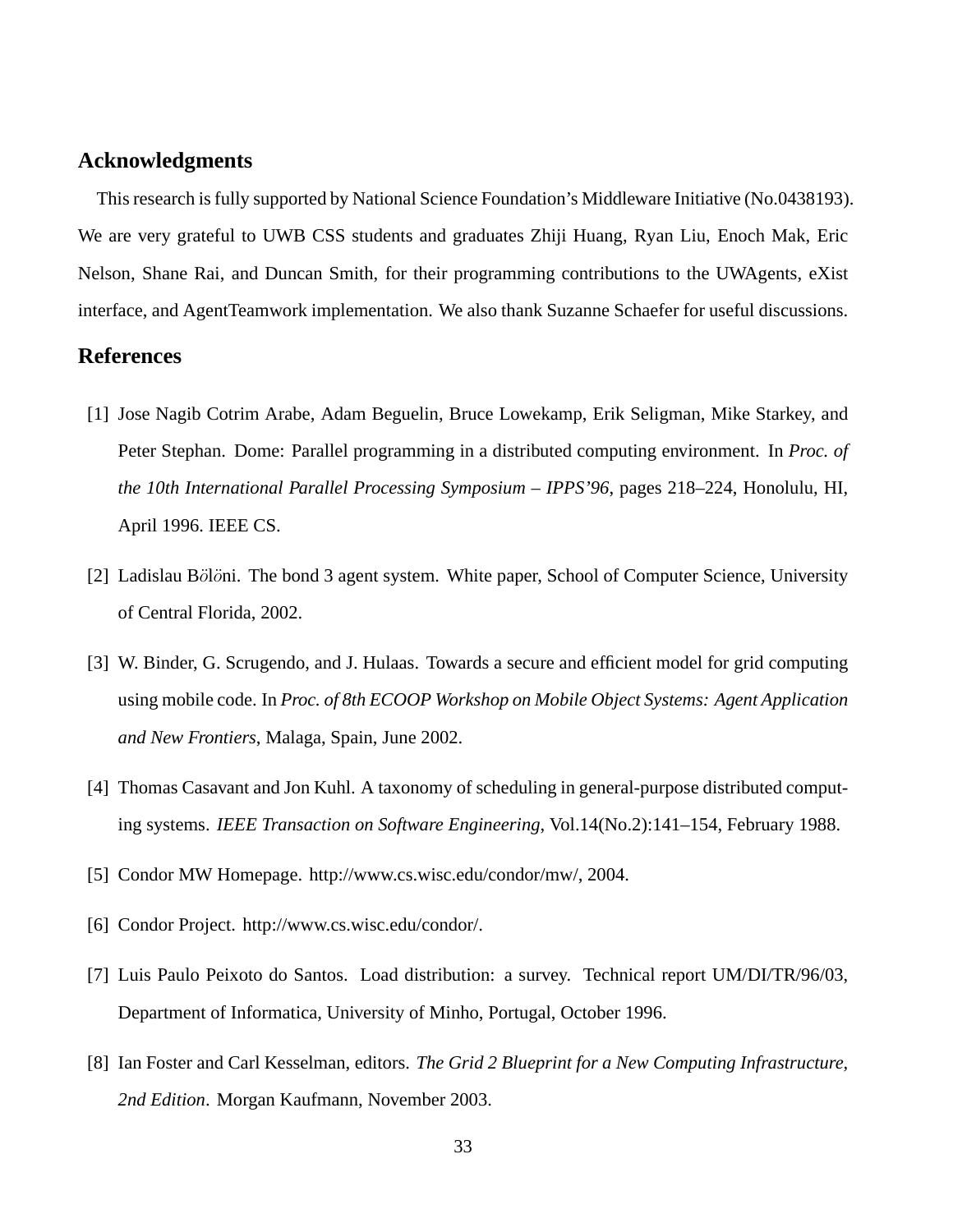- [9] Ian Foster, Carl Kesselman, and Steven Tuecke. The anatomy of the grid: Enabling scalable virtual organizations. *International Journal of Supercomputer Applications*, Vol.15(No.3):200– 222, January 2001.
- [10] Jörn Gehring and Alexander Reinefeld. MARS a framework for minimizing the job execution time in a metacomputing environment. *Future Generation Comput Systems*, Vol.12(No.1):87–99, 1996.
- [11] Jörn Gehring and Achim Streit. Robust resource management for metacomputers. In *Proc. of the 9th IEEE International Symposium on High Performance Distributed Computing – HPDC'00*, pages 105–112, Pittsburgh, PA, August 2000. IEEE-CS.
- [12] A. Gopalan, S. Saleem, M. Martin, and D. Andresen. Baglets: Adding hierarchical scheduling to aglets. In *Proc. of the Eighth IEEE International Symposium on High Performance Distributed Computing (HPDC8)*, pages 229–235, Los Angeles, CA, August 1999.
- [13] Robert S. Gray, George Cybenko, David Kotz, Ronald A. Peterson, and Daniela Rus. D'Agents: applications and performance of a mobile-agent system. *Software – Practice and Experience*, Vol.32(No.6):543–573, May 2002.
- [14] Grid@IFCA commercial grid solutions. http://grid.ifca.unican.es/dissemination/Commercial.htm, 2003.
- [15] Andrew S. Grimshaw, Anand Natrajan, Marty A. Humphrey, Michael J. Lewis, Anh Nguyen-Tuong, John F. Karpovich, Mark M. Morgan, and Adam J. Ferrari. *Grid Computing: Making the Global Infrastructure a Reality*, chapter 10, From Legion to Avaki: The Persistence of Vision, pages 265–298. John Wiley & Sons, March 2003.
- [16] S. Hariri, M. Djunaedi, Y. Kim, R. P. Nellipudi, A. K. Rajagopalan, P. Vdlamani, and Y. Zhang. CATALINA: A smart application control and management environment. In *Proc. of the 2nd International Workshop on Active Middleware Services – AMS2000*, August 2000.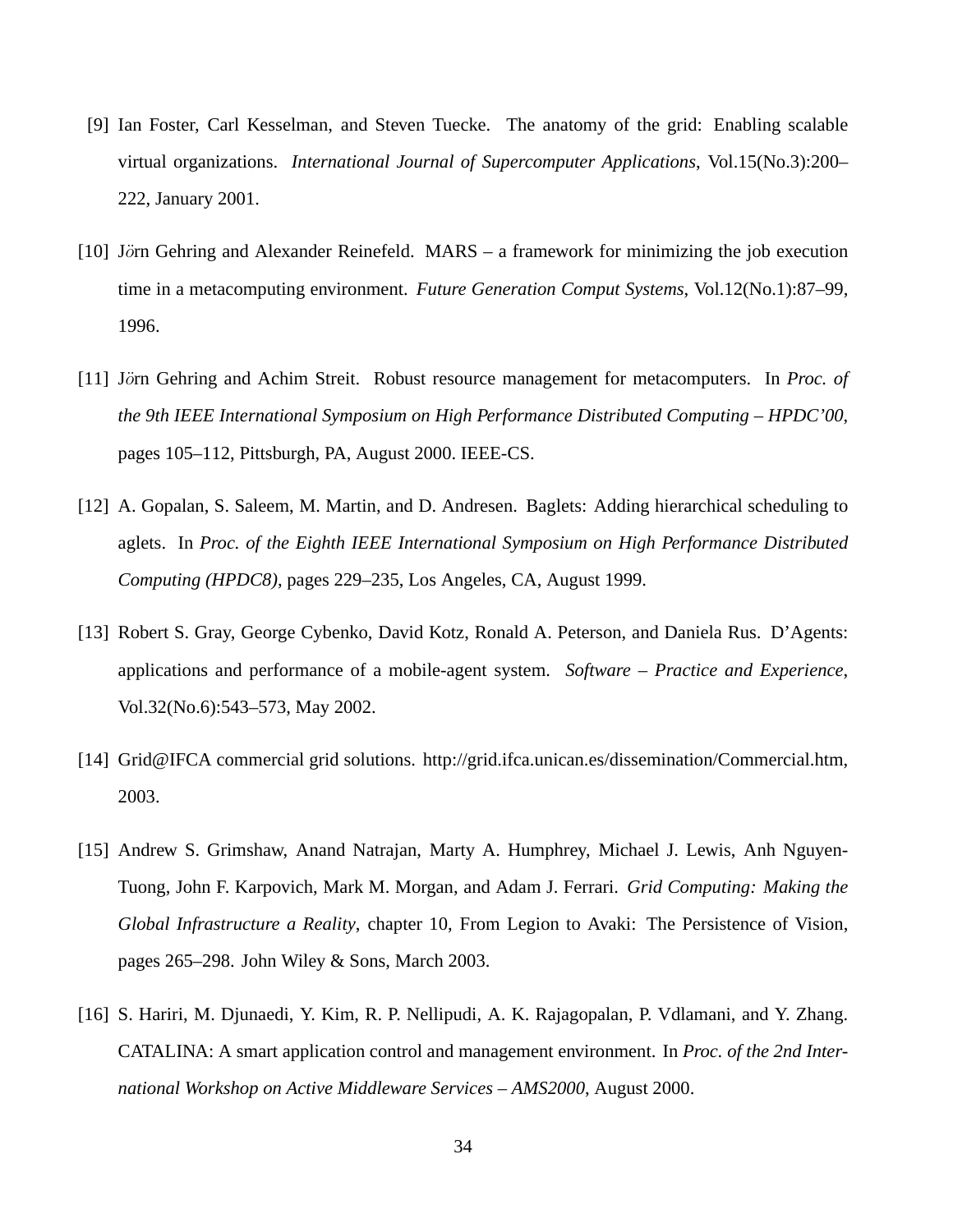- [17] Klaus Krauter, Rajkumar Buyya, and Muthucumaru Maheswaran. A taxonomy and survey of grid resource management systems. *Software Practice and Experiance*, Vol.32(No.2):135–164, February 2002.
- [18] Danny B. Lange and Mitsuru Oshima. *Programming and Deploying Java Mobile Agents with Aglets*. Addison Wesley Professional, 1998.
- [19] Jeferson Roberto Marques, Tomonori Yamane, Roy H. Campbell, and M. Dennis Mickunas. Design, implementation, and performance of an automatic configuration service for distributed component systems. *Software: Practice and Experience*, to appear, 2005.
- [20] mpiJava Home Page. http://www.hpjava.org/mpijava.html.
- [21] Holger Peine. Application and programming experience with the Ara mobile agent system. *Software – Practice and Experience*, Vol.32(No.6):515–541, May 2002.
- [22] Recursion Software Inc. *Voyager ORB Developer's Guide*. Frisco, TX, 2003.
- [23] K. Seymour, A. YarKhan, S. Agrawal, and J. Dongarra. *Grid Computing and New Frontiers of High Performance Processing*, chapter to appear, NetSolve: Grid Enabling Scientific Computing Environments. Elsevior, 2005.
- [24] Pradeep K. Shinha. *Distributed Operating Systems: Concepts and Design*, chapter 9.9.7, File Replication, pages 440–447. IEEE CS Press, New York, 1997.
- [25] V. Subramani, R. Kettimuthu, S. Srinivasan, and P. Sadayappan. Distributed job scheduling on computational grids using multiple simultaneous requests. In *Proc. of the 11th International Symposium on High Performance Distributed Computing – HPDC 2002*, pages 359–366, Edinburgh, Scotland, July 2002. IEEE-CS.
- [26] Naoya Suzuki. *Research on A Parallel Multi-Agent Simulation System Oriented to Complex Systems*. PhD thesis, University of Tsukuba, Ibaraki 305, Japan, March 2004.